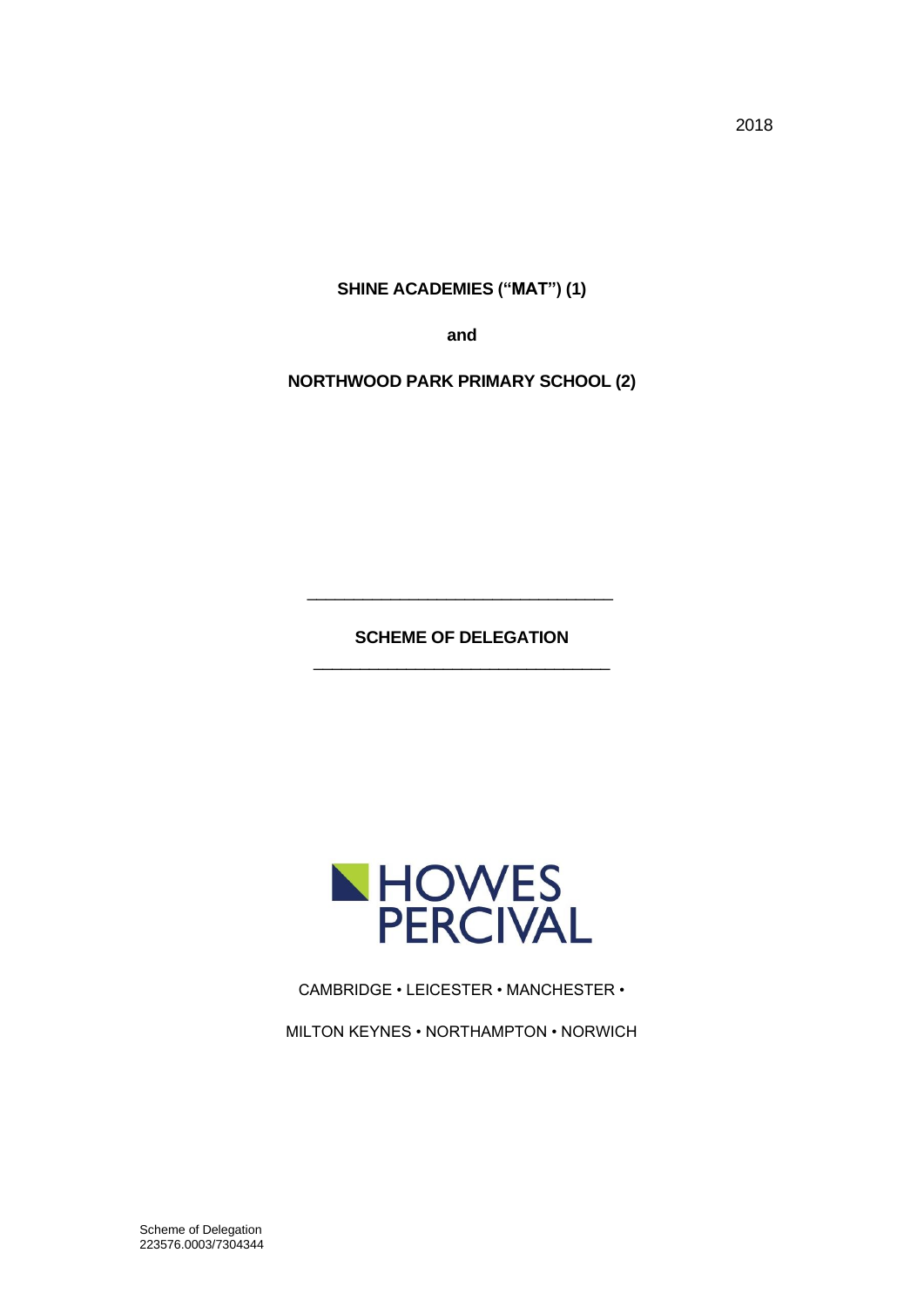# **CONTENTS**

| 2  |                                                              |  |
|----|--------------------------------------------------------------|--|
| 3  |                                                              |  |
| 4  |                                                              |  |
| 5  |                                                              |  |
| 6  |                                                              |  |
| 7  |                                                              |  |
| 8  |                                                              |  |
| 9  |                                                              |  |
| 10 |                                                              |  |
| 11 |                                                              |  |
| 12 |                                                              |  |
|    |                                                              |  |
|    |                                                              |  |
|    | SCHEDULE 2 DEED OF ADHERENCE TO BE EXECUTED BY EACH          |  |
|    | <b>SCHEDULE 3 FUNCTIONING OF THE LOCAL GOVERNING BOARD26</b> |  |
| 1. | CHAIRPERSON & VICE-CHAIRPERSON OF THE LOCAL                  |  |
| 2. |                                                              |  |
| 3. |                                                              |  |
| 4. |                                                              |  |
| 5. |                                                              |  |
| 6. |                                                              |  |
| 7. |                                                              |  |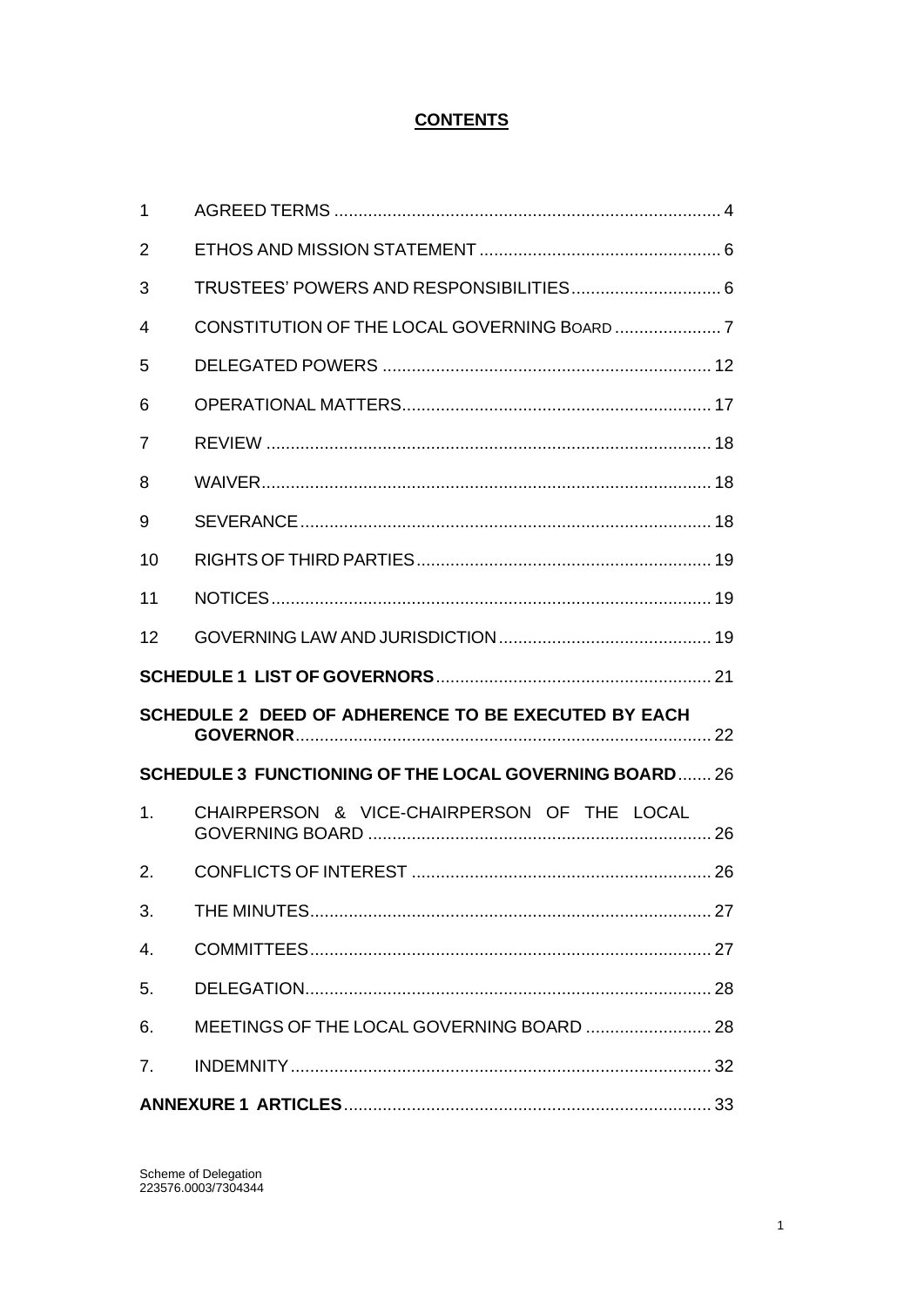| ANNEXURE 3 SUPPLEMENTAL FUNDING AGREEMENT 35 |  |
|----------------------------------------------|--|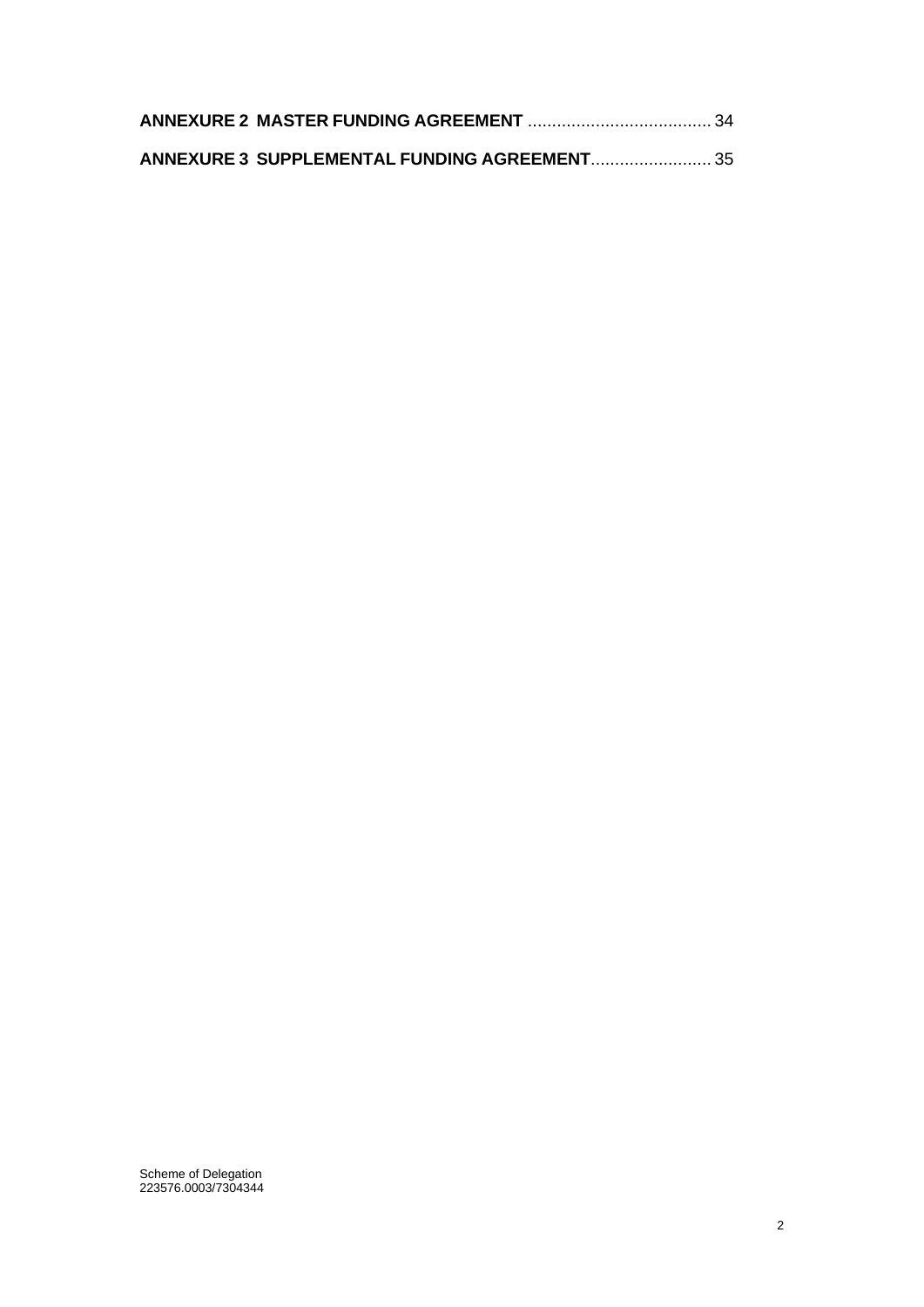#### **PARTIES**

- (1) **SHINE ACADEMIES** incorporated and registered in England and Wales with company number 09341839 whose registered office is at Northwood Park Primary School Collingwood Road, Bushbury, Wolverhampton, West Midlands, WV10 8DS (the "**Trust**"); and
- (2) **THE GOVERNING BODY OF NORTHWOOD PARK PRIMARY SCHOOL** (which are individually referred to in this agreement as a Governor (of any type) and collectively referred to as "**Governors**" or as the "**Local Governing Board**". Those terms shall include all successor, replacement and additional Governors of Northwood Park Primary School).

#### **BACKGROUND**

- (A) As a charity and company limited by guarantee, the Trust is governed by a Board of Trustees (the "**Trustees**") who are responsible for, and oversee, the management and administration of the Trust and the academies run by the Trust. Northwood Park Primary School (the "**Academy**") is one of the academies.
- (B) The Trustees are accountable to external government agencies including the Charity Commission, the Department for Education, Ofsted and the Education Funding Agency (including any successor bodies) for the quality of the education and proper financial management they provide and they are required to have systems in place through which they can assure themselves of quality, safety and good practice.
- (C) In order to discharge these responsibilities, the Trustees appoint people who are more locally based to serve on a board (the "**Local Governing Board"**) which has been established to ensure the good governance of the Academy.
- (D) This document (referred to as the "**Deed**" or the "**Scheme**") explains the ways in which the Trustees fulfil their responsibilities for the leadership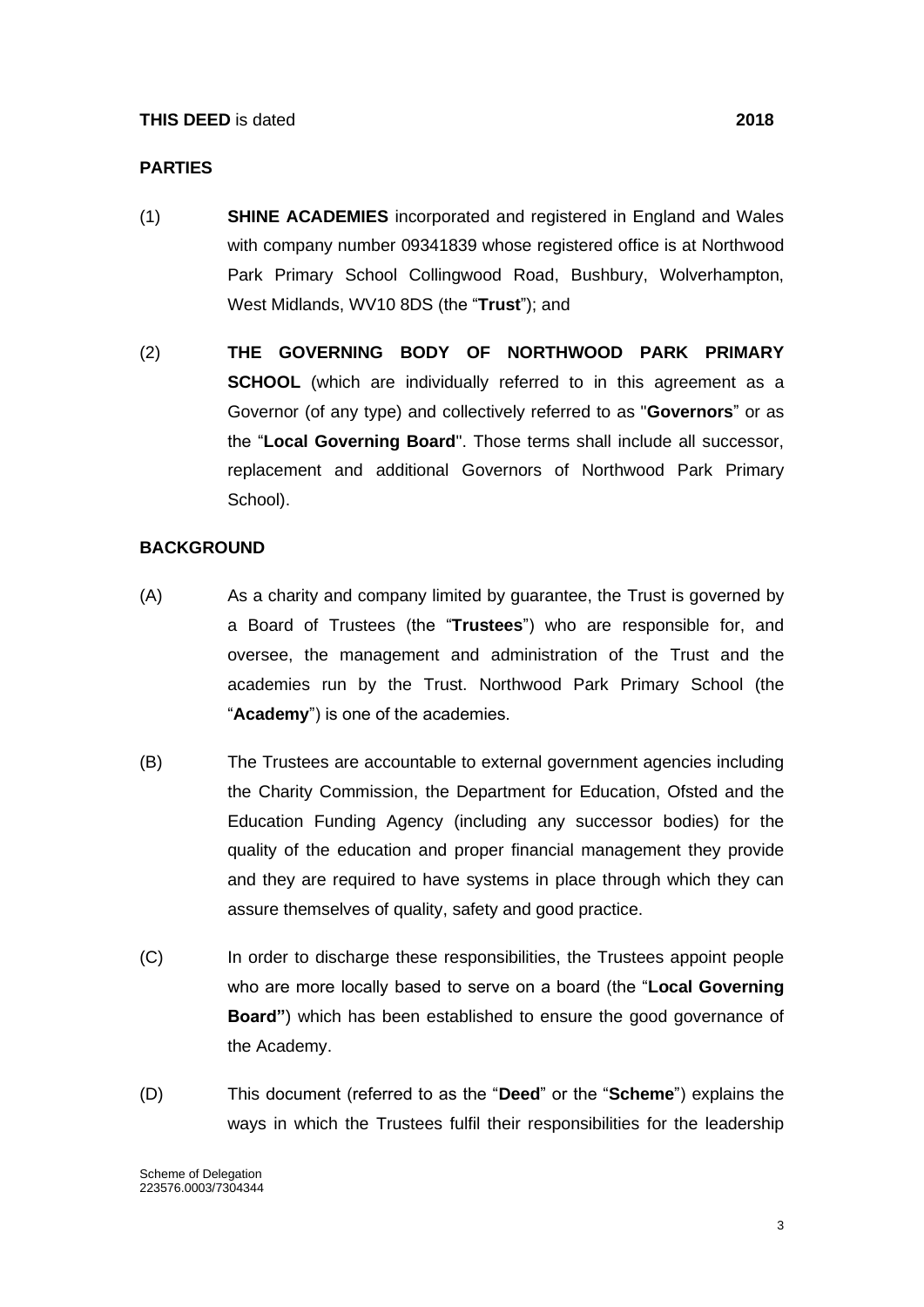and management of the Academy, the respective roles and responsibilities of the Trustees and the Governors and the commitments to each other to ensure the success of the Academy.

(E) This Scheme has been put in place by the Trustees from the date set out at the top of page 1 of this Scheme (the "**Effective Date**") in accordance with the provisions of the Trust's Articles of Association (the "**Articles**") and it should be read in conjunction with those Articles. References in this Scheme to numbered Articles are to the relevant clause of the Articles.

#### <span id="page-4-0"></span>**1 AGREED TERMS**

- 1.1 From the Effective Date, Northwood Park Primary School is an Academy established by the Trust ("the **Academy**") and the persons listed in Schedule 1 of this Scheme are the first Governors appointed to serve on the Local Governing Board for Northwood Park Primary School.
- 1.2 This Scheme is a binding legal agreement between the Trust and the Governors of the Academy setting out their respective roles and responsibilities and the commitments to each other to ensure the success of the Academy.
- 1.3 Each of the Governors hereby acknowledges that they have been provided with and have read and understood the terms of:
- $1.3.1$ the Articles, a copy of which is annexed as Annexure 1 to this Scheme;
- $1.3.2$ the Master Funding Agreement, a copy of which is annexed as Annexure 2 to this Scheme; and
- $1.3.3$ the Supplemental Funding Agreement applicable to the Academy, a copy of which is annexed as Annexure 3 to this Scheme.
- 1.4 Each of the Governors agrees to comply with the terms of the documents listed in clauses 1.3.1 and 1.3.3 inclusive and this Scheme throughout the term of their appointment to the Local Governing Board and shall use all reasonable endeavours to carry out and comply with the policies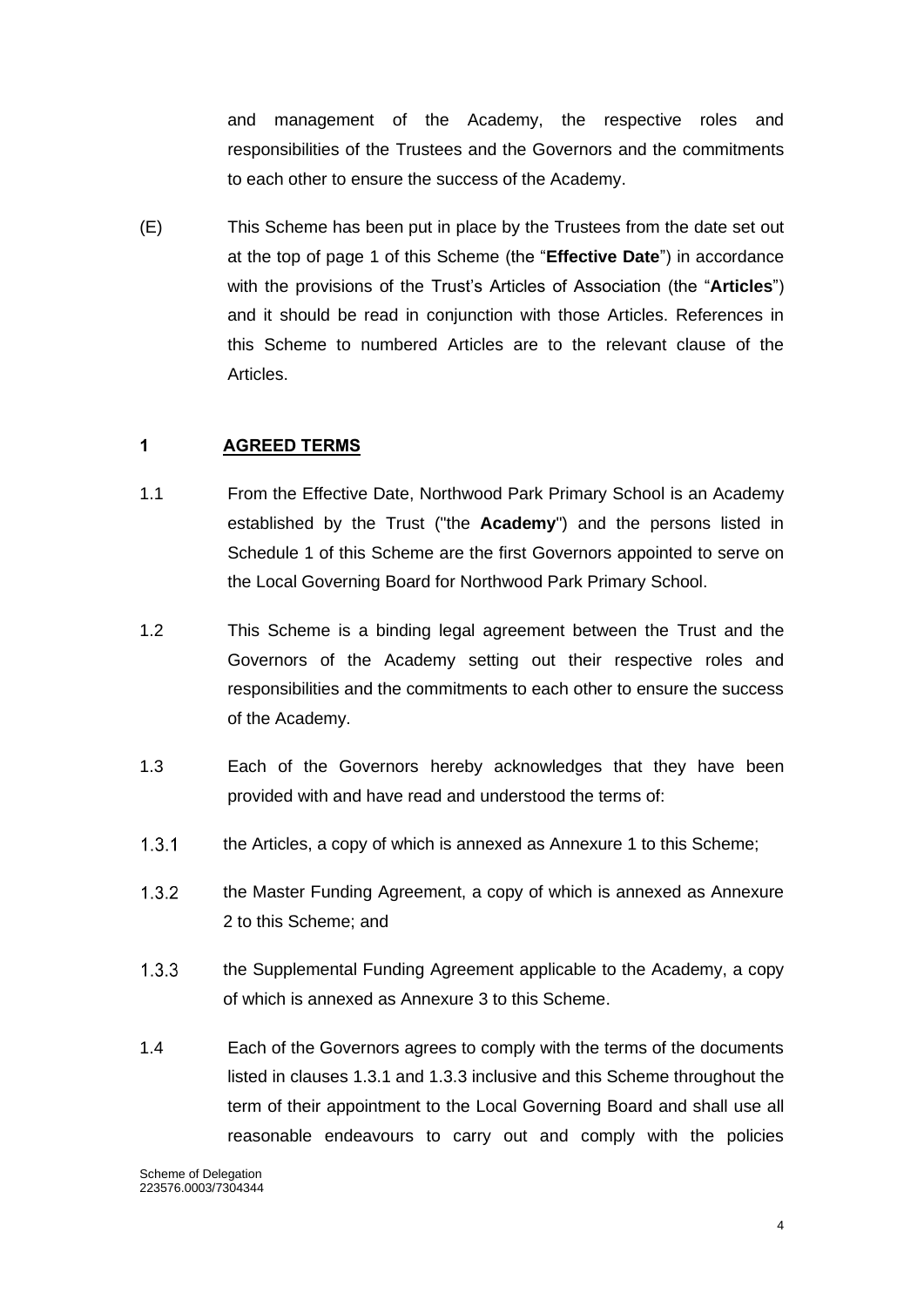(including the Policies referred to in clause 6.2 of this Scheme), and all directions and instructions issued by the CEO and Trustees and further agree that they shall not, whether by their acts or omissions, do anything to put the Trustees in breach of their obligations under these documents insofar as their terms are applicable to the Academy.

- 1.5 Any conflict between the terms of this Scheme or any of the documents listed in clauses 1.3.1 and 1.3.3 inclusive shall be determined by the Trustees acting in the best interests of the Trust as a whole.
- 1.6 Clause, schedule, annexure and paragraph headings shall not affect the interpretation of this Scheme.
- 1.7 A **person** includes a natural person, corporate or unincorporated body (whether or not having separate legal personality) and that person's legal and personal representatives, successors and permitted assigns.
- 1.8 The schedules, annexes and background form part of this Scheme and shall have effect as if set out in full in the body of this Scheme. Any reference to this Scheme includes the schedules, annexes and background.
- 1.9 Words in the singular shall include the plural and vice versa.
- 1.10 A reference to a statute or statutory provision is a reference to it as it is in force for the time being, taking account of any amendment, extension, or re-enactment and includes any subordinate legislation for the time being in force made under it.
- 1.11 A reference to **writing** or **written** includes faxes but not e-mail.
- 1.12 Any obligation in this Scheme on a person not to do something includes an obligation not to agree, allow, permit or acquiesce in that thing being done.
- 1.13 References to clauses, schedules and annexes are to the clauses, schedules and annexes of this Scheme.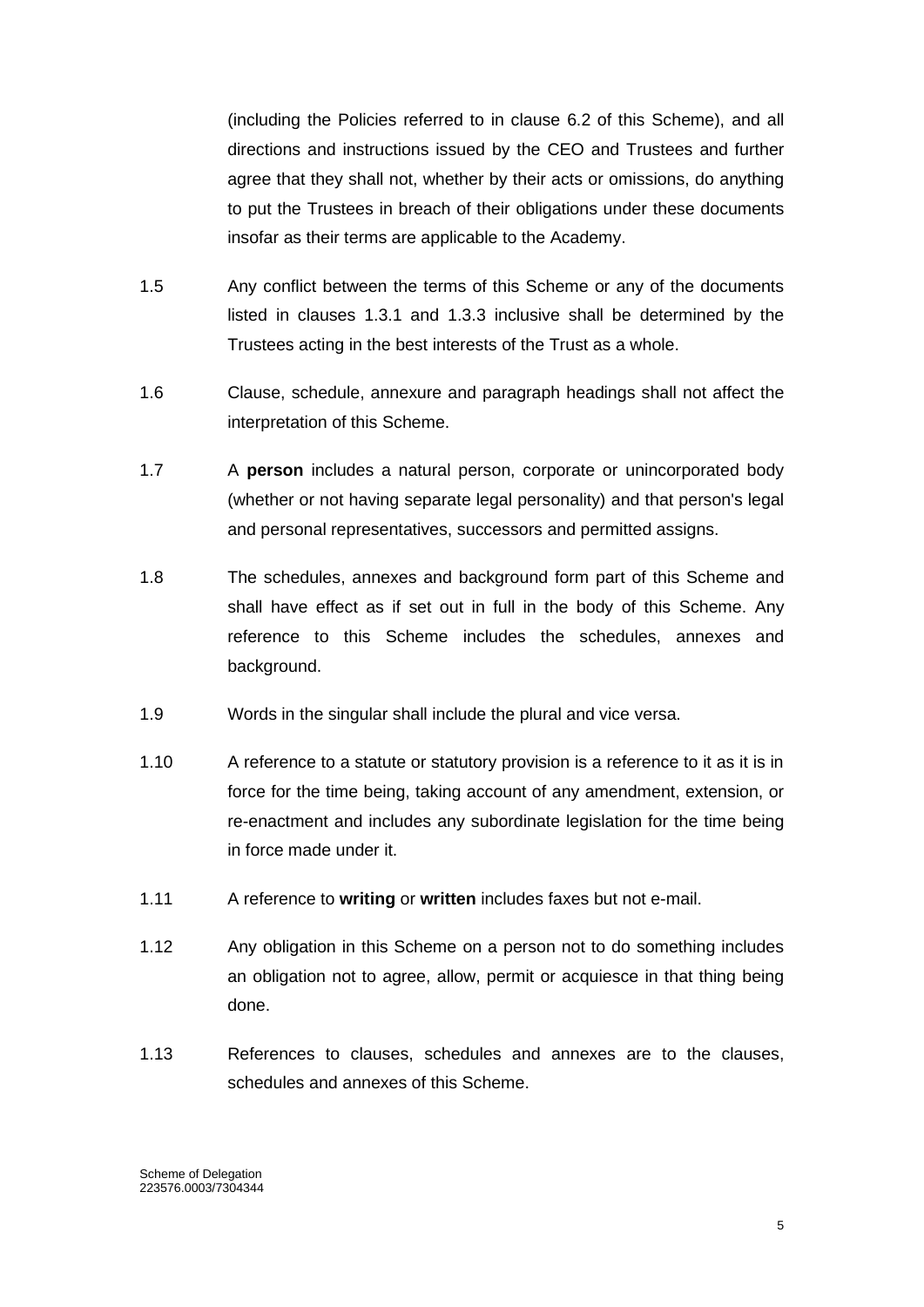# <span id="page-6-0"></span>**2 ETHOS AND MISSION STATEMENT**

- 2.1 The Trust's mission is as follows:
- $2.1.1$ We are a family of schools whose sole purpose is to ensure that all stakeholders within the Trust SHINE. We are relentlessly STRIVING to work together in HARMONY, ensuring that we INSPIRE and NURTURE all pupils and staff within the Trust creating opportunities to EXCEL.
- 2.2 The Academy will work in partnership with other schools, including those within the Trust and the wider community, to provide high expectations, high aspirations and high achievement.
- 2.3 This mission is pursued through the Academy's interaction with all other academies in the Trust, families, the wider educational community and society at large.
- 2.4 The Academy shall collaborate with other academies in the Trust and also co-operate with other local schools, charities, statutory bodies and educational bodies in accordance with the Articles.

#### <span id="page-6-1"></span>**3 TRUSTEES' POWERS AND RESPONSIBILITIES**

- 3.1 The trustees of the Trust (referred to in this Scheme as the "**Trustees**") have overall responsibility and ultimate decision making authority for all of the work of the Trust, including the establishing and running of schools and in particular the Academy. This is largely exercised through strategic planning and the setting of policies. It is managed through business planning, monitoring of budgets, performance management, the setting of standards and the implementation of quality management processes. The Trustees have the power to direct change where required.
- 3.2 The Trustees have a duty to act in the fulfilment of the Trust's objects as set out in the Articles.
- 3.3 The Trustees will have regard to the interests of the other academies for which the Trust is responsible in deciding and implementing any policy or exercising any authority in respect of the Academy.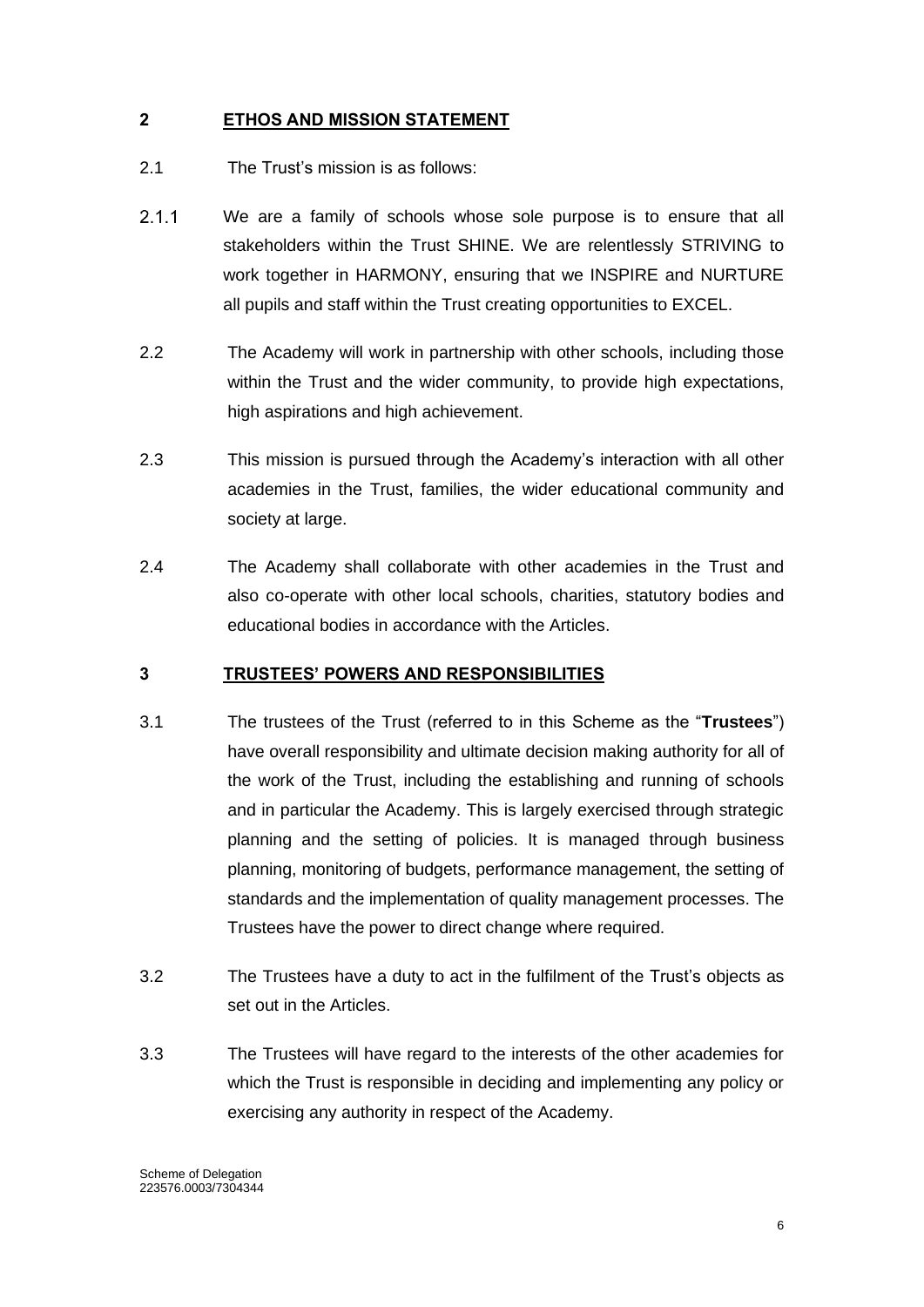- 3.4 Article 100 provides for the appointment by the Trustees of committees to whom the Trustees may delegate certain of the functions of the Trustees. In further recognition of the Trustees' power to delegate under Article 105 and subject to the terms of this Scheme, responsibility for the running of the Academy from the Effective Date will be delegated to the committee established by this Scheme which shall be known as Local Governing Board of the Academy.
- 3.5 The constitution, membership and proceedings of the Local Governing Board is determined by the Trustees and this Scheme expresses such matters as well as acknowledging the authority delegated to the Local Governing Board in order to enable the Local Governing Board to run the Academy and fulfil the Academy's mission.

# <span id="page-7-0"></span>**4 CONSTITUTION OF THE LOCAL GOVERNING BOARD**

#### 4.1 **Governors**

- $411$ The number of members who shall sit on the Local Governing Board as Governors shall be not less than 3 and not more than 12.
- $4.1.2$ The Local Governing Board shall have the following members;
- 4.1.2.1 up to 2 Staff Governors, appointed under clause 4.2.2;
- 4.1.2.2 a minimum of 2 Parent Governors elected or appointed under clause 4.2.4;
- 4.1.2.3 the head teacher of the Academy (the "**Head Teacher**"); and
- 4.1.2.4 the Chief Executive Officer of the Trust (the "**CEO**").
- $4.1.3$ The Trustees may also appoint up to 6 Governors in accordance with clause 4.2.1, provided the total number of Governors shall be no more than 12.
- $4.1.4$ The Trustees (all or any of them) shall be entitled to attend any meetings of the Local Governing Board.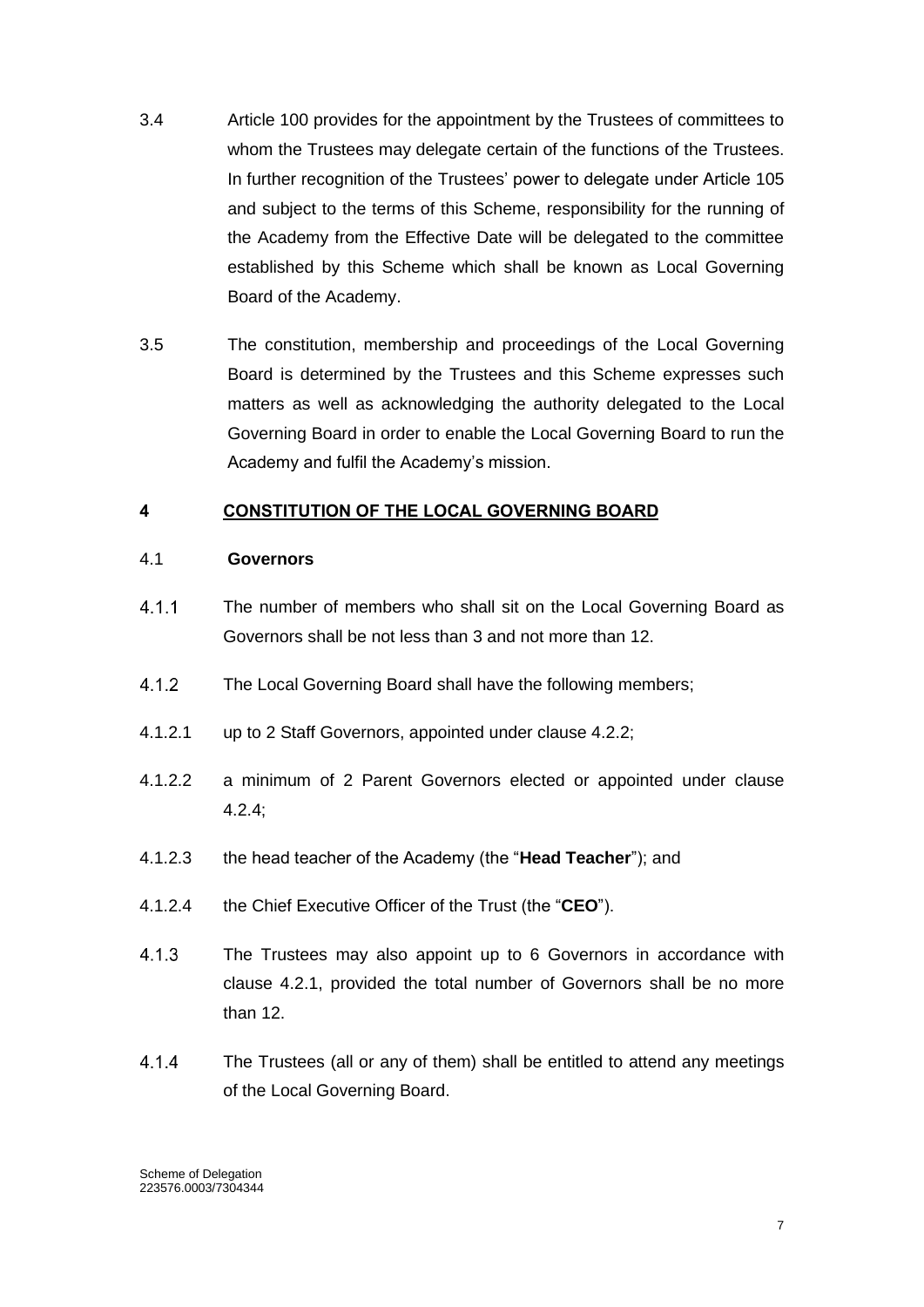$4.1.5$ Each person appointed or elected to be a Governor of any type shall prior to taking up his or her position as a Governor and voting on any matter at a meeting of the Local Governing Board either execute this Scheme as a deed in the case of the original appointees as Governors or enter into a Deed of Adherence in the form annexed as Schedule 2 to this Scheme.

### 4.2 **Appointment of members of the Local Governing Board**

- $4.2.1$ The Trustees may appoint up to 6 persons to serve on the Local Governing Board as Governors to ensure that the people serving on the Local Governing Board between them have an appropriate range of skills and experience and due attention is given to succession planning.
- $4.2.2$ The Trustees may appoint up to 2 person who is employed at the Academy to serve on the Local Governing Board as a Staff Governor through such process as they may determine.
- $4.2.3$ The CEO and Head Teacher shall be treated for all purposes as being ex officio members of the Local Governing Board.
- $4.2.4$ The Parent Governors of the Local Governing Board shall be elected by parents of registered pupils at the Academy and he or she must be a parent of a pupil at the Academy at the time when he or she is elected, or where it is not reasonably practical to do so, a person who is the parent of a child of compulsory school age can be appointed by the Trustees.
- $4.2.5$ The Trustees shall make all necessary arrangements for, and determine all other matters relating to, the appointment of the Parent Governors of the Local Governing Board, including any question of whether a person is a parent of a registered pupil at the Academy.
- $4.2.6$ The first Parent Governors and Staff Governors of the Local Governing Board shall be selected by the Trustees taking into account the views of the Local Governing Board.

#### 4.3 **Term of office**

 $4.3.1$ The term of office for any person serving on the Local Governing Board shall be 4 years, save that this time limit shall not apply to the Head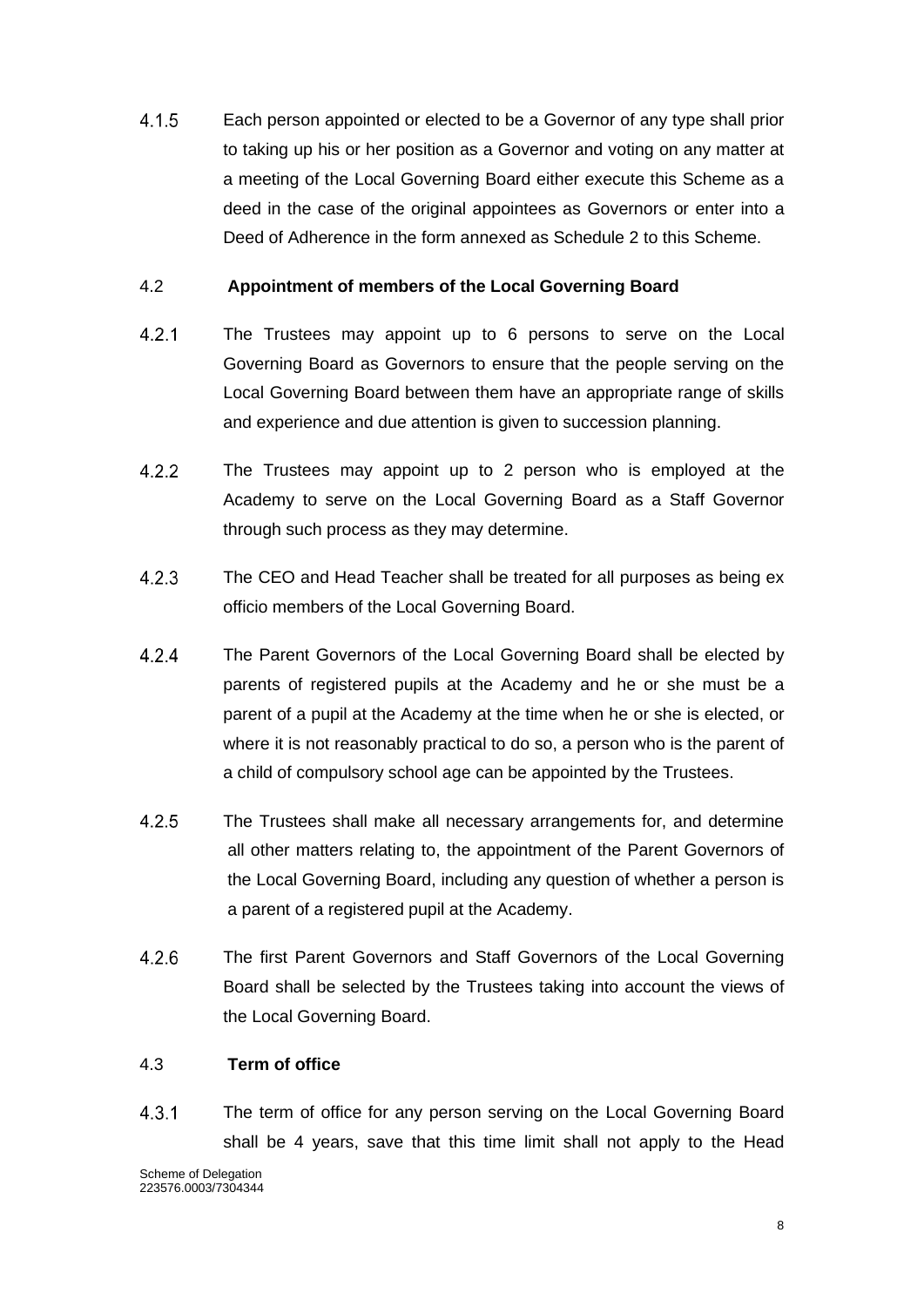Teacher and the CEO who shall be ex officio members of the Local Governing Board by virtue of their respective offices. Subject to remaining eligible to be a particular type of member on the Local Governing Board, any person may be re-appointed or re-elected to the Local Governing Board.

#### 4.4 **Resignation and removal**

- $4.4.1$ A person serving on the Local Governing Board shall cease to hold office if he or she resigns his or her office by notice to the Local Governing Board (but only if at least 3 persons will remain in office when the notice of resignation is to take effect).
- $4.4.2$ A person serving on the Local Governing Board shall cease to hold office if he or she is removed by the Trustees. Whilst at the same time as acknowledging that no reasons need to be given for the removal of a person who serves on the Local Governing Board by the Trustees, any failure to uphold the values of the Trust and/or the Academy or to act in a way which is appropriate in light of this Scheme will be taken into account.
- $4.4.3$ If any person who serves on the Local Governing Board in his capacity as an employee at the Academy ceases to work at the Academy then he or she shall be deemed to have resigned and shall cease to serve on the Local Governing Board automatically on termination of his work at the Academy.

#### 4.5 **Disqualification of members of the Local Governing Board**

- $4.5.1$ No person shall be qualified to serve on the Local Governing Board unless he or she is aged 18 or over at the date of his election or appointment. No current pupil of the Academy shall be entitled to serve on the Local Governing Board.
- 452 A person serving on the Local Governing Board shall cease to hold office if he or she becomes incapable by reason of mental disorder, illness or injury of managing or administering his own affairs.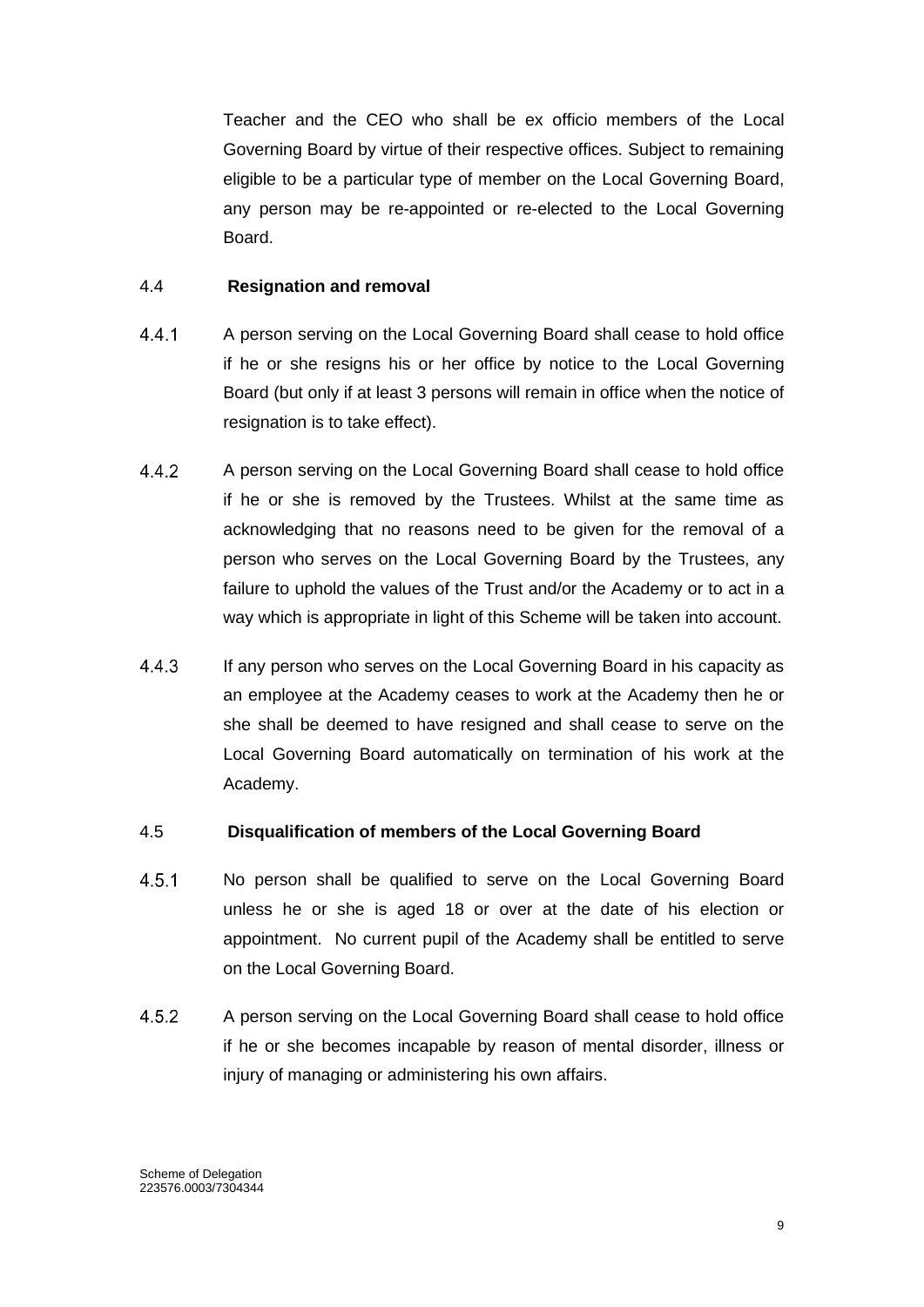- $4.5.3$ A person serving on the Local Governing Board shall cease to hold office if he or she is absent without the permission of the Chairperson of the Local Governing Board from all the meetings of the Local Governing Board held within a period of 6 months and the Local Governing Board resolves that his or her office be vacated.
- $4.5.4$ A person shall be disqualified from serving on the Local Governing Board if:
- 4.5.4.1 his or her estate has been sequestrated and the sequestration has not been discharged, annulled or reduced; or
- 4.5.4.2 he or she is the subject of a bankruptcy restrictions order or an interim order.
- $4.5.5$ A person shall be disqualified from serving on the Local Governing Board at any time when he or she is subject to a disqualification order or a disqualification undertaking under the Company Directors Disqualification Act 1986 or to an order made under section 429(2)(b) of the Insolvency Act 1986 (failure to pay under county court administration order).
- $4.5.6$ A person serving on the Local Governing Board shall cease to hold office if he or she would cease to be a trustee by virtue of any provision in the Companies Act 2006 or is disqualified from acting as a trustee by virtue of section 72 of the Charities Act 1993 (or any statutory re-enactment or modification of that provision).
- $4.5.7$ A person shall be disqualified from serving on the Local Governing Board if he or she has been removed from the office of charity trustee or trustee for a charity by an order made by the Charity Commission or the High Court on the grounds of any misconduct or mismanagement in the administration of the charity for which he was responsible or to which he or she was privy, or which he by his conduct contributed to or facilitated.
- 4.5.8 A person shall be disqualified from serving on the Local Governing Board at any time when he or she is: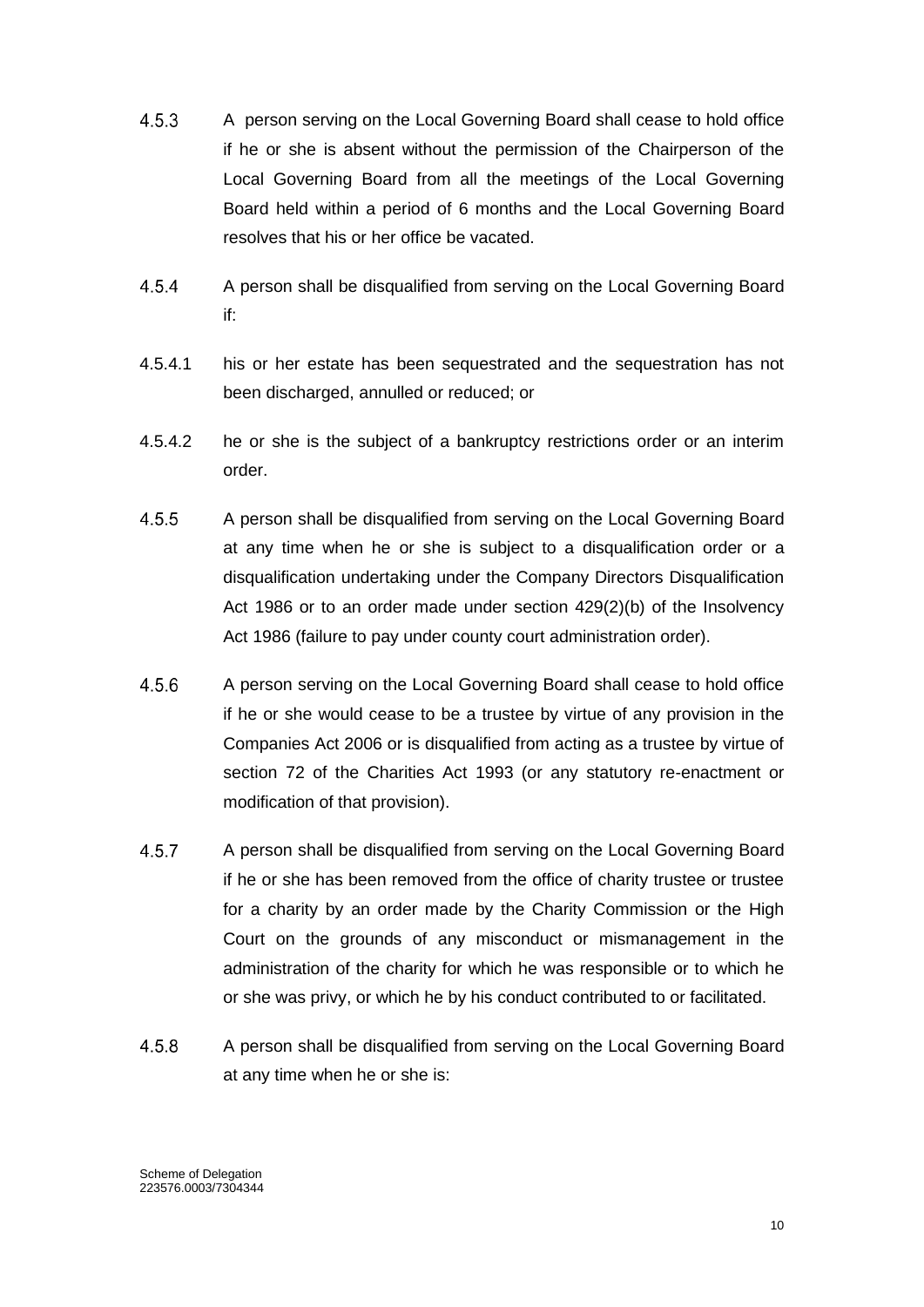- 4.5.8.1 included in the list kept by the Secretary of State under section 1 of the Protection of Children Act 1999; or
- 4.5.8.2 disqualified from working with children in accordance with Section 35 of the Criminal Justice and Court Services Act 2000; or
- 4.5.8.3 barred from regulated activity relating to children (within the meaning of section 3(2) of the Safeguarding Vulnerable Groups Act 2006).
- 4.5.9 A person shall be disqualified from serving on the Local Governing Board if he or she is a person in respect of whom a direction has been made under section 142 of the Education Act 2002 or is subject to any prohibition or restriction which takes effect as if contained in such a direction.
- 4.5.10 A person shall be disqualified from serving on the Local Governing Board where he or she has, at any time, been convicted of any criminal offence, excluding any that have been spent under the Rehabilitation of Offenders Act 1974 as amended, and excluding any offence for which the maximum sentence is a fine or a lesser sentence except where a person has been convicted of any offence which falls under section 72 of the Charities Act 1993.
- 4.5.11 After the Academy has opened, a person shall be disqualified from serving on the Local Governing Board if he or she has not provided to the Chairperson of the Local Governing Board a criminal records certificate at an enhanced disclosure level under section 113B of the Police Act 1997 (or such other statutory equivalent as may be required from time to time). In the event that the certificate discloses any information which would in the opinion of either the Chairperson or the Head Teacher confirm their unsuitability to work with children that person shall be disqualified. If a dispute arises as to whether a person shall be disqualified, a referral shall be made to the Secretary of State to determine the matter. The determination of the Secretary of State shall be final.
- 4.5.12 This clause 4.5.12 and clause 4.1.5 shall also apply to any member of any committee of the Local Governing Board who is not a Governor.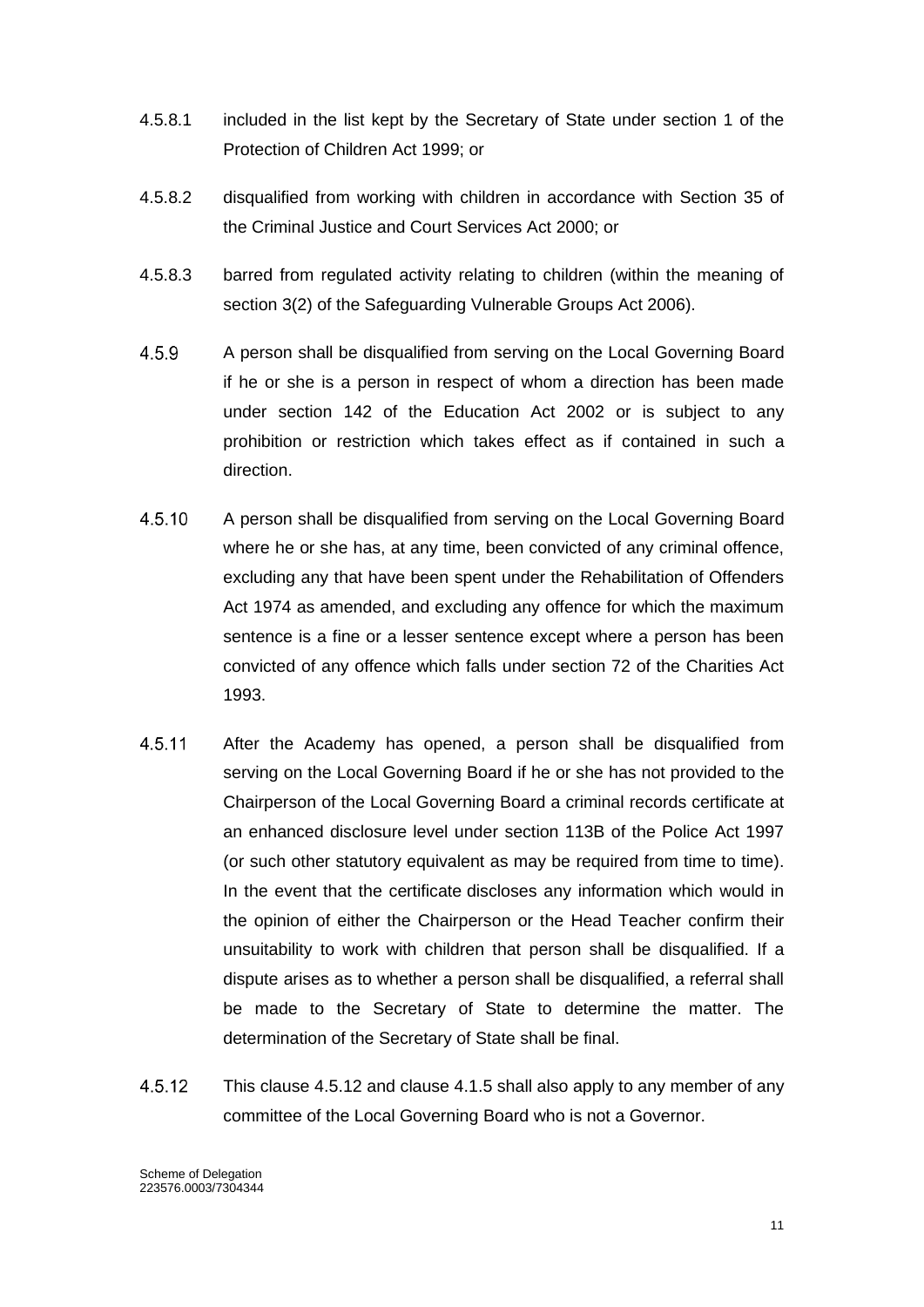### 4.6 **Associate members of the Local Governing Board**

- $4.6.1$ The Trustees may appoint associate members to attend Local Governing Board meeting including the Chief Operating Officer ("**COO**") and Executive Head Teacher ("**EHT**").
- Associate members may be invited to attend meetings or part meetings 4.6.2 only either to report to the meeting or to attend on an observer basis.
- 4.6.3 The contribution made by associate members is purely advisory and the associate members shall not be entitled to vote.
- 4.6.4 The Trustees reserve the right to refuse an associate from attending any further meetings.

# <span id="page-12-0"></span>**5 DELEGATED POWERS**

### 5.1 **General Provisions**

- $5.1.1$ Subject to the provisions of the Companies Act 2006, the Articles and this Scheme and to any directions given by the Members of the Trust by special resolution, the Trustees may delegate functions to the Local Governing Board who may exercise the powers of the Trust in so far as they relate to the Academy.
- $5.1.2$ In general terms, the responsibility of the Trustees and CEO in so far as the business of the Academy is concerned is to: set the strategic direction; determine the policy and procedures of the Academy; hold the Academy to account and provide challenge and support to the Head Teacher. The Trustees are free to decide what constitutes a strategic issue, having regard to all the circumstances.
- $5.1.3$ The Trustees may delegate functions to the Local Governing Board that relate to:
- 5.1.3.1 the day-to-day life of the Academy; the health, safety and safeguarding arrangements; the implementation of the Academy's curriculum plans; the arrangements for teaching and learning;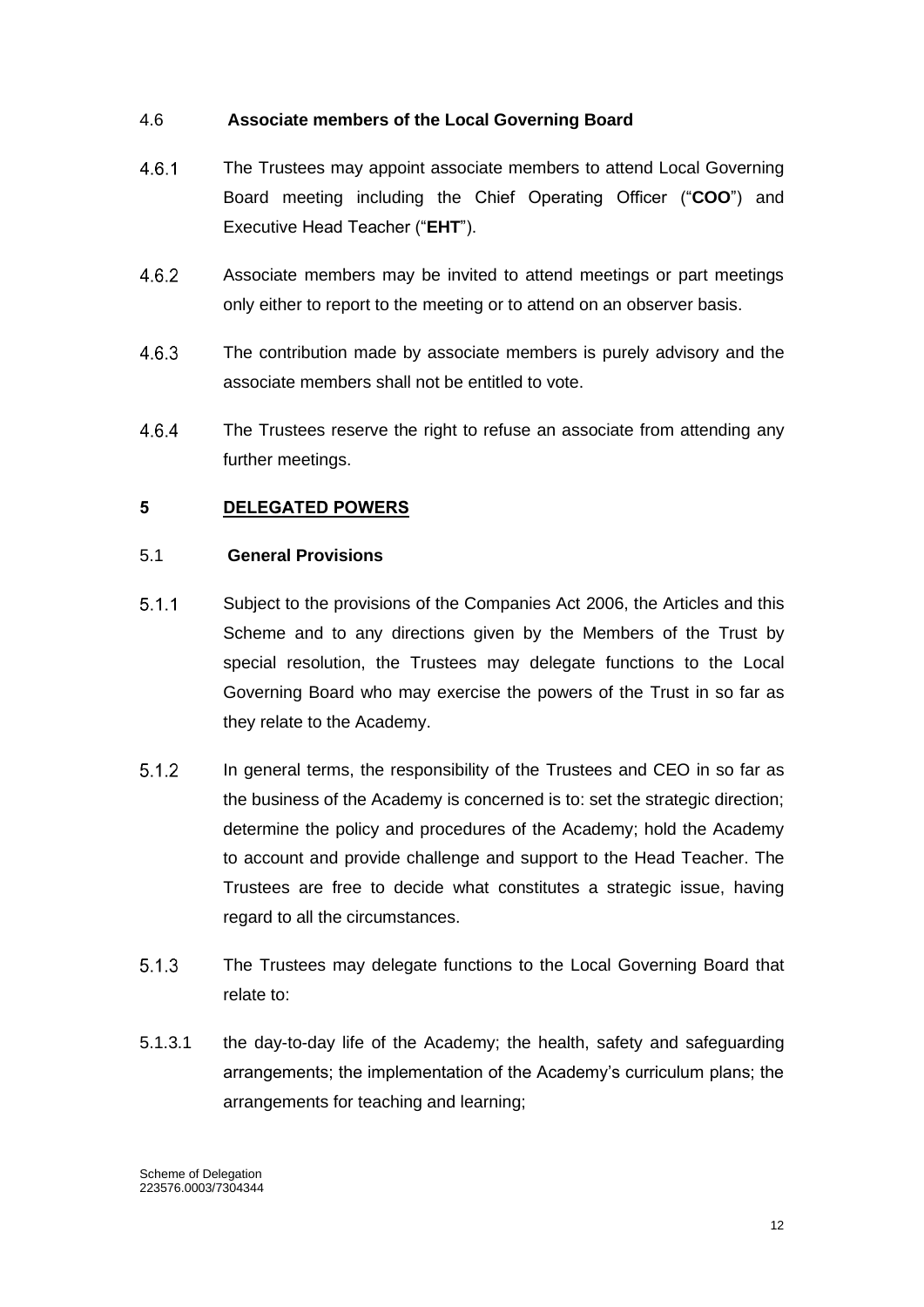- 5.1.3.2 the culture and traditions of the Academy;
- 5.1.3.3 compliance with policies;
- 5.1.3.4 communication and the appropriate formation of relationships with parents of pupils attending the Academy to work with and support them in their role as primary educators of their children;
- 5.1.3.5 relationships with other local schools, agencies and businesses, as well as the wider neighbourhood community, that enhances the quality of education provided by the Academy for its pupils;
- 5.1.3.6 providing evaluative feedback and supporting evidence to the Trustees on the impact and effectiveness of both the Trust's and the Academy's collective and individual: aims and objectives; policies; targets; and plans; and
- 5.1.3.7 considering the school budget ahead of final approval by the Board of Trustees.
- $5.1.4$ In the exercise of its powers and functions, the Local Governing Board will have due regard to all advice given by the CEO and the Trustees.

# 5.2 **Ethos and Values**

- $5.2.1$ Whilst the Local Governing Board shall be responsible for ensuring that the Academy is conducted in accordance with its ethos and values referred to in clause 2 of this Scheme, the determination of the Academy's ethos and mission statement shall be the responsibility of the Trustees.
- $5.2.2$ At all times, the Trustees and the Local Governing Board shall ensure that the Academy is conducted in accordance with the objects of the Trust and any agreement entered into with the Secretary of State for the funding of the Academy.

#### 5.3 **Curriculum and Standards**

 $5.3.1$ The Local Governing Board shall be responsible for the delivery and review of the curriculum but shall have regard to, and comply with, any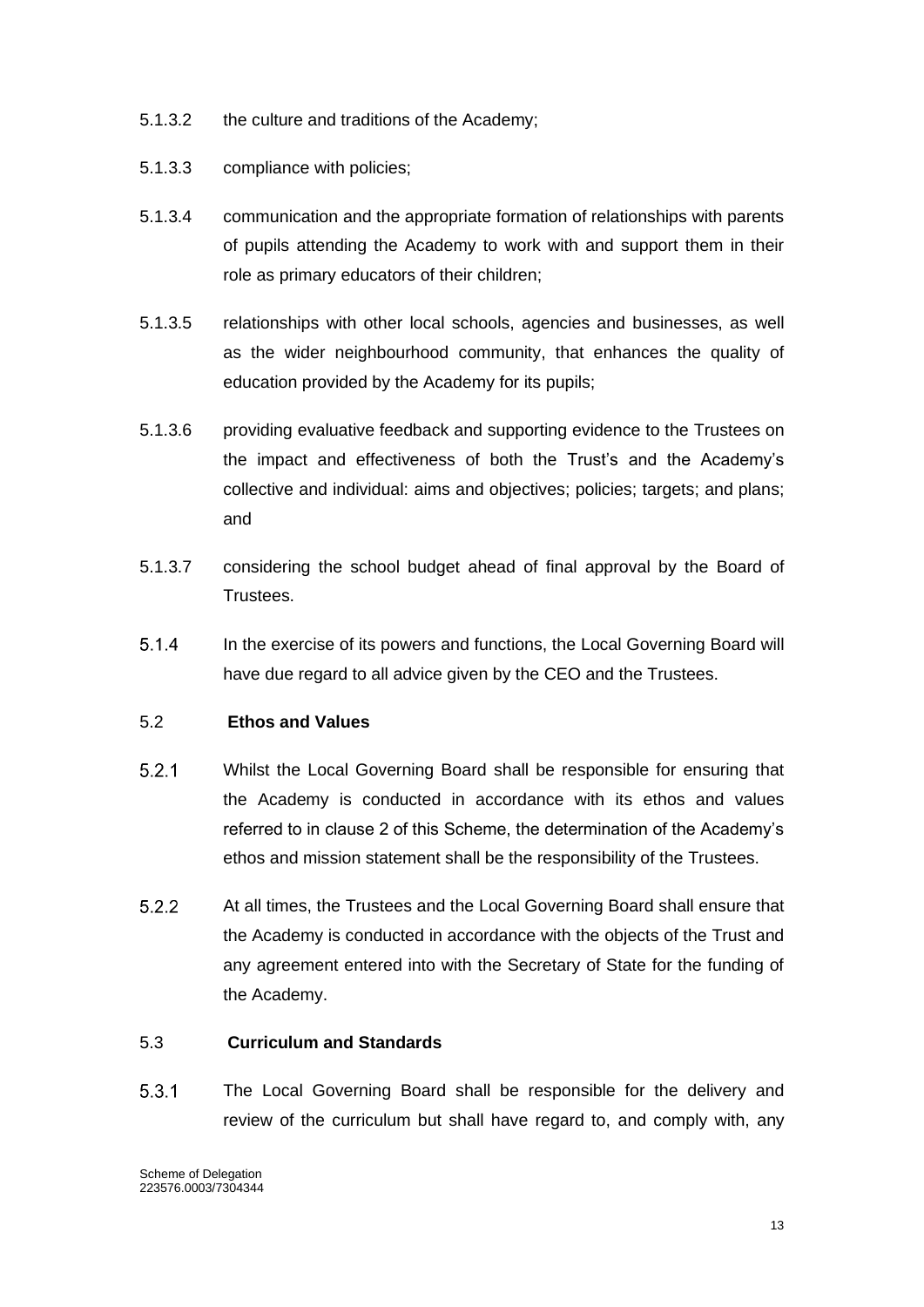views or directions of the Trustees in recognition of the Trustees' obligation to the Secretary of State to provide a broad and balanced curriculum.

- $5.3.2$ The Local Governing Board shall be responsible for the standards achieved by the Academy and the pupils attending the Academy but shall follow such advice and recommendations of the CEO as he or she may issue from time to time.
- $5.3.3$ The Local Governing Board shall be responsible for the delivery and review from time to time of the Academy's admissions policy provided that no change will be made to the admissions criteria without consultation with the CEO and the written consent of the Trustees.
- 5.3.4 Any decision to expand the Academy shall be that of the Trustees, having regard to the views of the Local Governing Board.

### 5.4 **Regulatory Matters**

 $5.4.1$ The Trust and the Local Governing Board shall have the responsibility for the satisfaction and observance of all regulatory and legal matters, and shall do all such things as the Trustees may specify as being necessary to ensure that the Trust is meeting its legal obligations.

#### 5.5. **HEALTH AND SAFETY AND SAFEGUARDING**

5.5.1. The Local Governing Body shall follow instructions and recommendations of the Trustees about Health and Safety and Safeguarding of each Academy as reasonably required. Health and Safety and Safeguarding shall be added to the business agenda of the Trust Board meetings as often as the Trustees shall reasonably require.

#### **FINANCE AND GENERAL PURPOSE COMMITTEE**

#### 5.6 **Finance**

 $5.6.1$ In acknowledgement of the receipt by the Trust of funds in relation to each Academy, provided by the Secretary of State, donated to the Trust and generated from the activities of the Trust, the Trustees delegate to the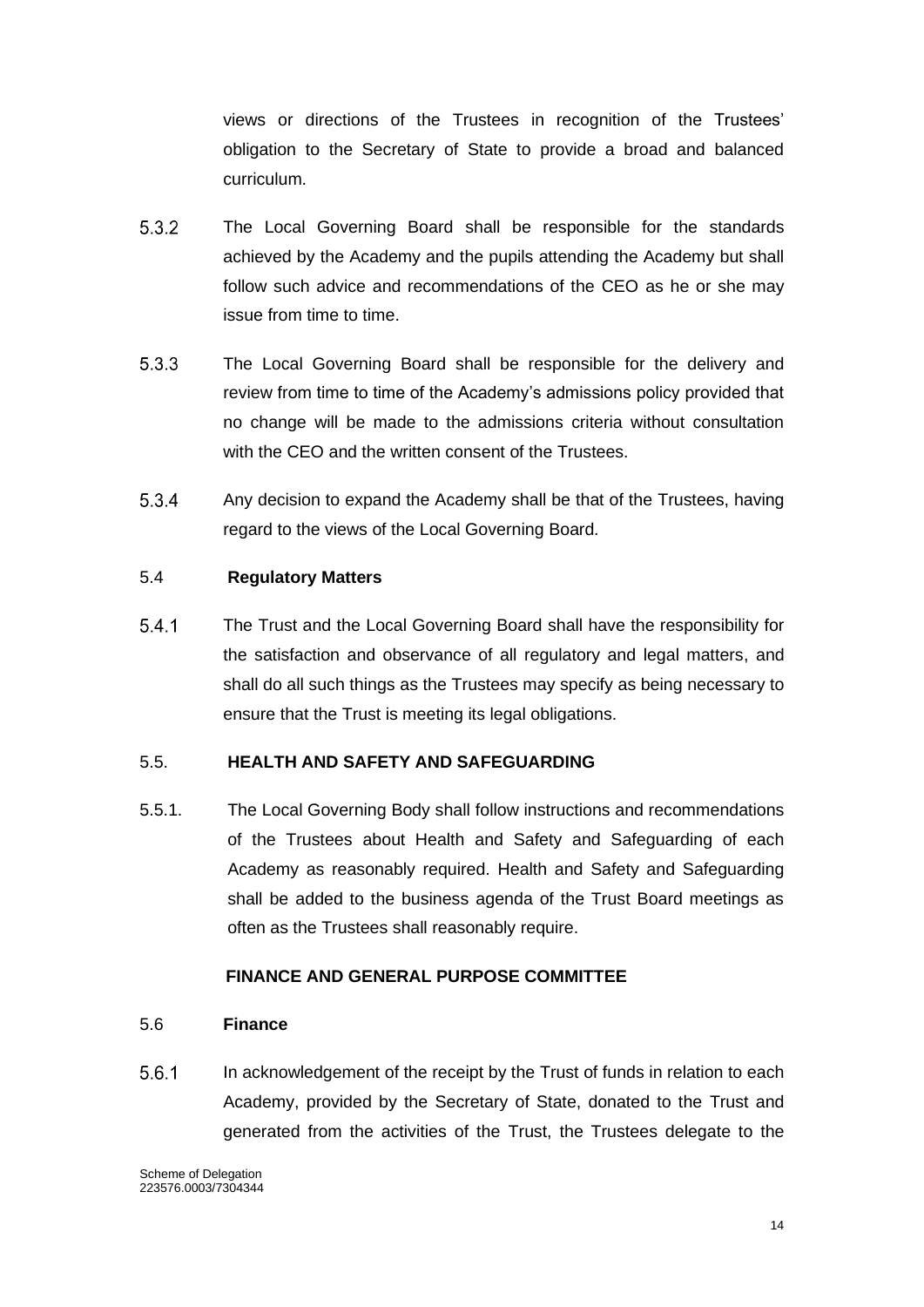Finance and General Purpose Committee (the "**F&GP Committee**") the responsibility to manage and expend all monies received on account of each Academy for the purposes of the Academy less an amount to be determined each year by the Trustees acting reasonably in order to benefit all the academies working collaboratively.

- $5.6.2$ The accounts of the Trust shall be the responsibility of the Trustees but the F&GP Committee shall provide such information about the finances of each Academy as often and in such format as the Trustees shall reasonably require.
- $5.6.3$ The F&GP Committee shall ensure that proper procedures are put in place for the safeguarding of funds and that the requirements of the Academies Financial Handbook are observed at all times as well as any requirements and recommendations of the Trustees, the Secretary of State and the Education Funding Agency.
- 5.6.4 The Local Governing Board agrees to adhere and comply with the Terms of Reference for Finance provided to the Local Governing Board by the Trustees from time to time.
- 5.6.5 The CEO will inform the F&GP Committee in the event that any need for significant unplanned expenditure in excess of £10,000 is required by any of the Academies. The F&GP will be responsible for setting appropriate spending thresholds and for approving all expenditure.
- 5.6.6 The F&GP Committee shall develop appropriate risk management strategies and shall at all times adopt financial prudence in managing the financial affairs of the Trust to ensure compliance with the Academies Financial Handbook and all government recommended policies and requirements in so far as these relate to the Academy.

#### 5.7 **Premises**

 $5.7.1$ The routine maintenance of the buildings and facilities used in respect of each Academy is the responsibility of the Local Governing Board, whilst any material developments or proposed material capital expenditure shall be the responsibility of the Trustees and/or the F&GP Committee.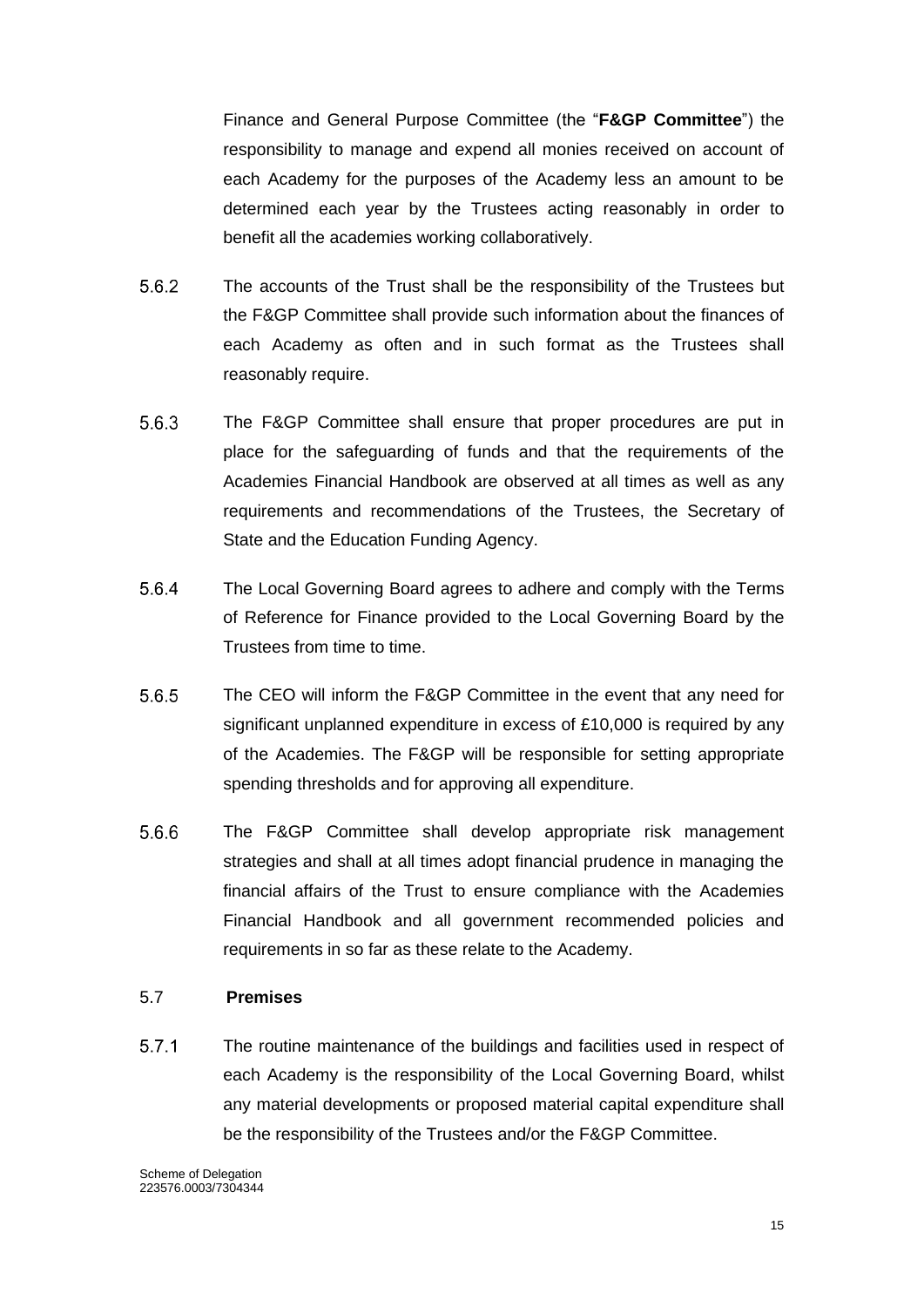$5.7.2$ The insurance arrangements for the land and buildings used by the Academy will be the responsibility of the Trustees who shall recover the costs from the budget delegated to the Local Governing Board.

### 5.8 **Staff / HR**

- $5.8.1$ The Trustees shall be responsible for appointing the Head Teacher, the Deputy Head of School, the COO, EHT, the Deputy Head and any other senior roles they determine of each Academy, having regard of the views of the CEO and the Local Governing Board as appropriate.
- $5.8.2$ The Trustees may delegate such powers and functions as they consider are required to the Head Teacher and Local Governing Board for the internal organisation, management and control of each Academy (including the implementation of all policies approved by the CEO and the Trustees).
- 5.8.3 The Trustees may delegate the ability to the CEO and Local Governing Board to appoint other staff and may elect to adopt an employment of staff grid for the management of all staff employed by each Academy.
- $5.8.4$ The Trustees may delegate the ability to the CEO and Trustees to put in place procedures for the proper performance management, professional and personal development of staff, including the Head Teacher.

# 5.9 **Extended Schools and Business Activities**

5.9.1 The undertaking of any activities which may be described as part of the Academy's "extended schools' agenda" or any designed to generate business income shall be the responsibility of the Local Governing Board and the F&GP Committee save that such activities shall only be undertaken in a manner consistent with any policy set by the Trustees and having regard to the viability of such activities, the impact on the Academy's activities and any financial implications, such as the threat of taxation in light of the Trust's charitable objects and any threat to funding provided by the Secretary of State.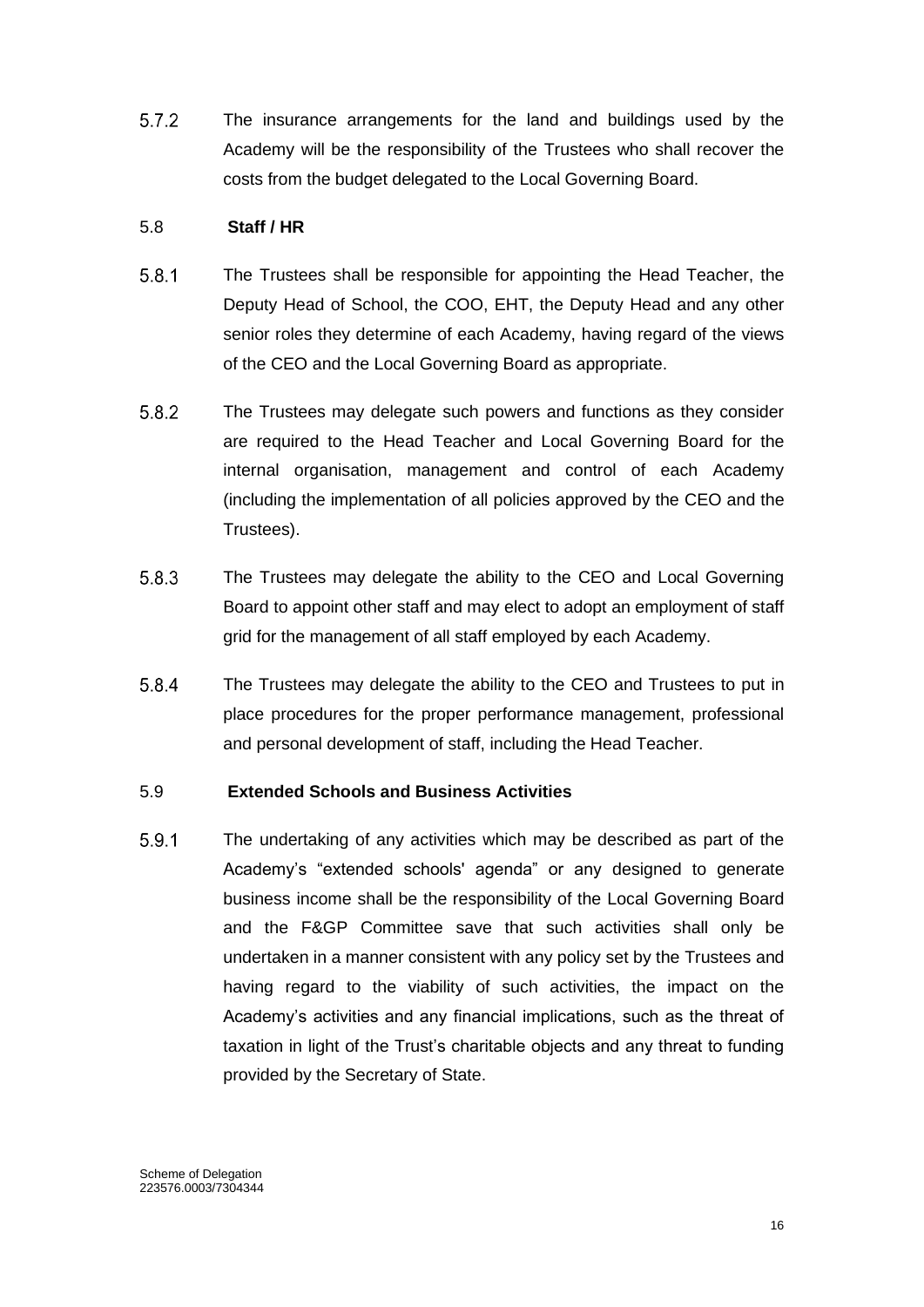### <span id="page-17-0"></span>**6 OPERATIONAL MATTERS**

- 6.1 The Local Governing Board shall comply with the obligations set out in Schedule 3 which deals with the day to day operation of the Local Governing Board.
- 6.2 The Local Governing Board will adopt and will comply with all policies that are approved by the Trustees and adopted by the Trust from time to time (collectively the "**Policies**").
- 6.3 All of the Governors have a duty to act independently and not as agents of those who may have appointed them and will act with integrity, objectivity and honesty in the best interests of the Trust and the Academy and shall be open about decisions and be prepared to justify those decisions except in so far as any matter may be considered confidential.
- 6.4 The Local Governing Board will review its practices on a regular basis, having regard to recommendations made by the CEO and where appropriate the Trustees from time to time, in order to ensure that the governance of the Academy is best able to adapt to the changing educational, political, and legal environment.
- 6.5 The Local Governing Board shall provide such data and information regarding the business of the Academy and the pupils attending the Academy as the Trustees may require from time to time.
- 6.6 The Local Governing Board shall submit to:
- $6.6.1$ any inspections by the CEO and the Trustees; and
- $6.6.2$ any inspections pursuant to section 48 of the Education Act 2005,

to assess how well the Academy is being managed in light of the additional responsibilities and expectations of schools which are academies.

6.7 The Local Governing Board shall work closely with and shall promptly implement any advice or recommendations made by the Trustees in the event that intervention is either threatened or is carried out by the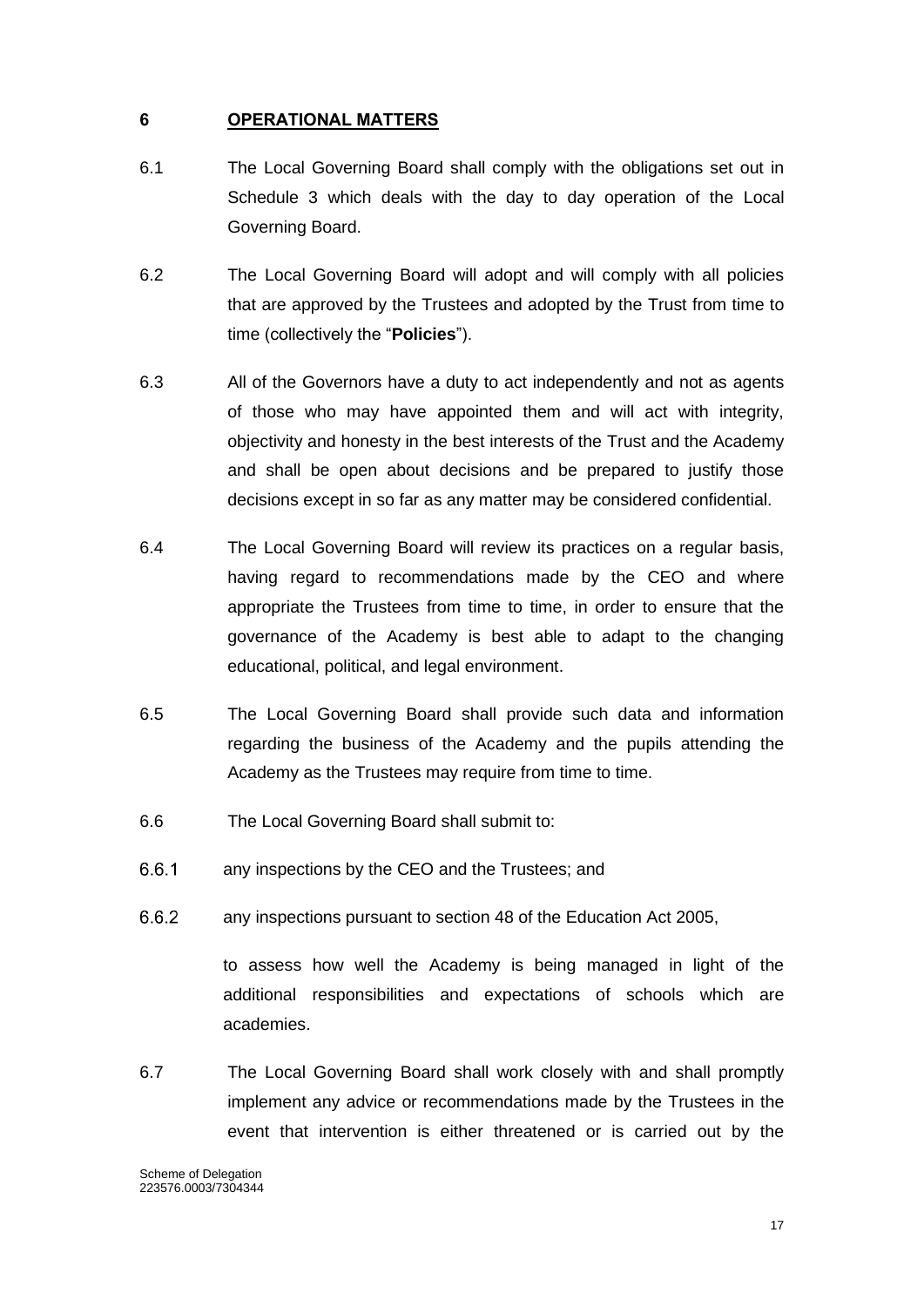Secretary of State or their Ofsted judgement is category 3 or 4 and the Trustees expressly reserve the unfettered right to review or remove any power or responsibility conferred on the Local Governing Board under this Scheme in such circumstances.

# <span id="page-18-0"></span>**7 REVIEW**

- 7.1 This Scheme shall operate from the Effective Date in respect of the named Academy.
- 7.2 Notwithstanding this being the first Scheme to apply in respect of the Academy, the Trustees will have the absolute discretion to review this Scheme at least on an annual basis and to alter any provisions of it.
- 7.3 In considering any material changes to this Scheme or any framework on which it is based, the Trustees will consider the interests of the Trust as a whole.

# <span id="page-18-1"></span>**8 WAIVER**

- 8.1 A waiver of any right or remedy under this Scheme is only effective if given in writing and shall not be deemed a waiver of any subsequent breach or default. A failure or delay by a party to exercise any right or remedy provided under this Scheme or by law shall not constitute a waiver of that or any other right or remedy, nor shall it preclude or restrict any further exercise of that or any other right or remedy.
- 8.2 No single or partial exercise of any right or remedy provided under this Scheme or by law shall preclude or restrict the further exercise of any such right or remedy.

# <span id="page-18-2"></span>**9 SEVERANCE**

9.1 If any provision of this Scheme (or part of any provision) is found by any court or other authority of competent jurisdiction to be invalid, illegal or unenforceable, that provision or part-provision shall, to the extent required, be deemed not to form part of the Scheme, and the validity and enforceability of the other provisions of this Scheme shall not be affected.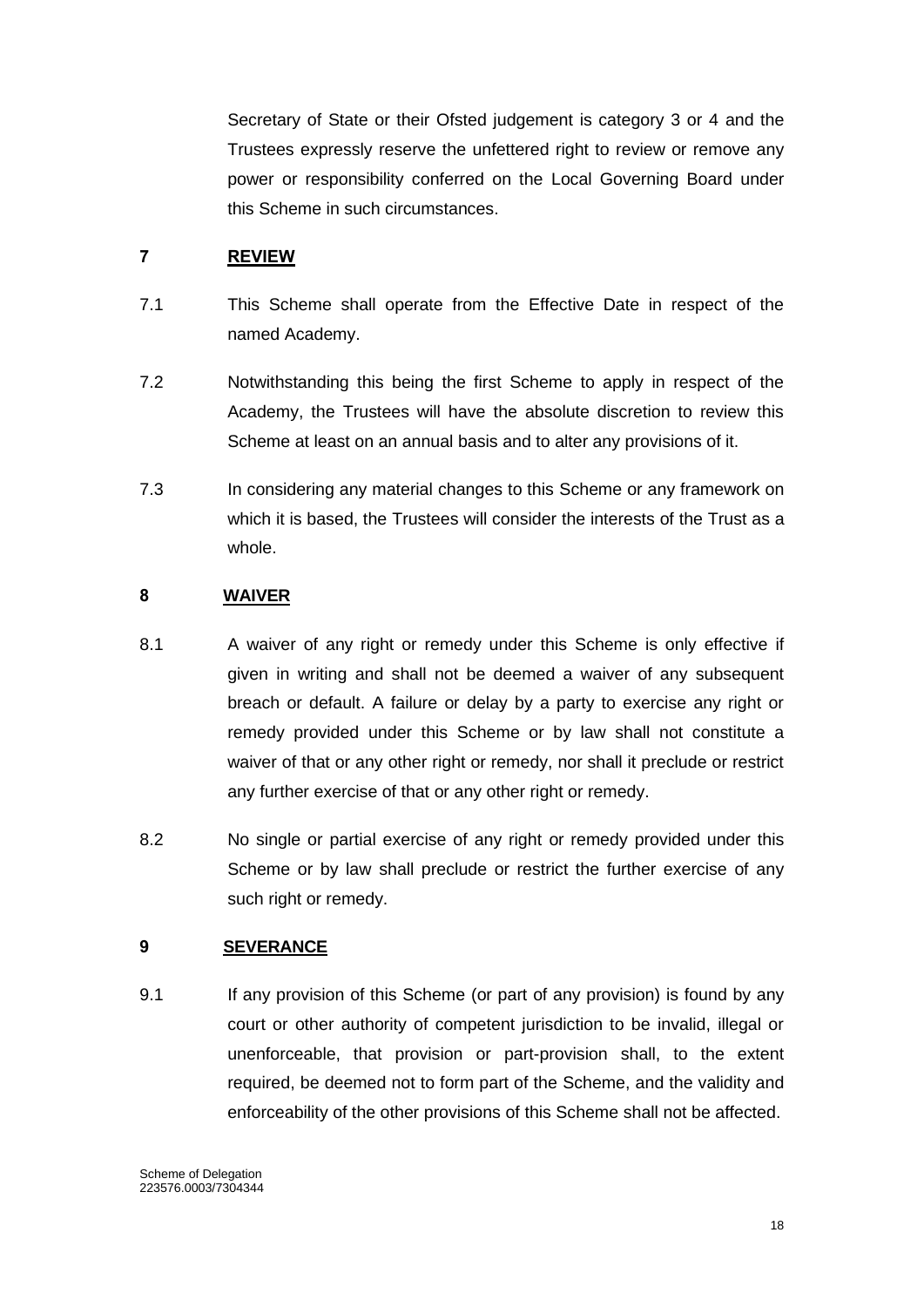9.2 If a provision of this Scheme (or part of any provision) is found to be illegal, invalid or unenforceable, the provision shall apply with the minimum modification necessary to make it legal, valid and enforceable.

### <span id="page-19-0"></span>**10 RIGHTS OF THIRD PARTIES**

A person who is not a party to this Scheme shall not have any rights under or in connection with it.

### <span id="page-19-1"></span>**11 NOTICES**

- 11.1 Any notice given to a party under or in connection with this Scheme shall be in writing and shall be:
- 11.2 delivered by hand or by pre-paid first-class post or other next working day delivery service at the address of the relevant party as stated at the beginning of this Scheme or such other address as the relevant party may provide to the other party in writing from time to time; or
- 11.3 sent by fax to the fax number provided by the relevant party to the other party in writing from time to time.
- 11.4 Any notice shall be deemed to have been received:
- $11.4.1$ if delivered by hand, on signature of a delivery receipt;
- $11.4.2$ if sent by pre-paid first-class post or other next working day delivery service, at 9.00 am on the second Business Day after posting; and
- 11.4.3 if sent by fax, at 9.00 am on the next Business Day after transmission.
- 11.5 For the avoidance of doubt, "writing" shall not include e-mail for the purposes of this clause.

#### <span id="page-19-2"></span>**12 GOVERNING LAW AND JURISDICTION**

12.1 This Scheme and any dispute or claim arising out of or in connection with it or its subject matter or formation (including non-contractual disputes or claims), shall be governed by, and construed in accordance with, the laws of England and Wales.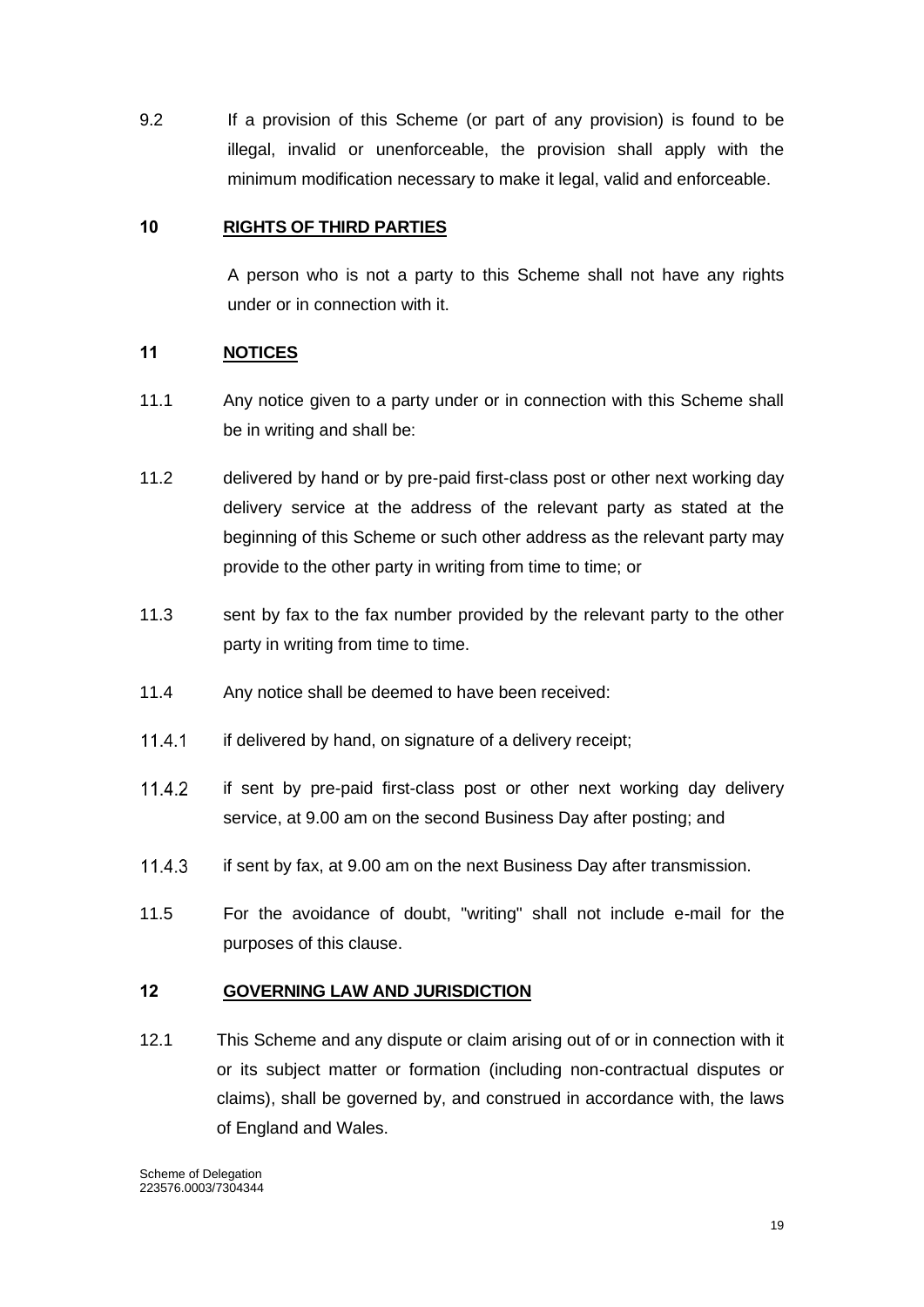12.2 The parties irrevocably agree that the courts of England and Wales shall have exclusive jurisdiction to settle any dispute or claim that arises out of or in connection with this Scheme or its subject matter or formation (including non-contractual disputes or claims).

This Scheme has been entered into as a Deed on the date stated at the beginning of it.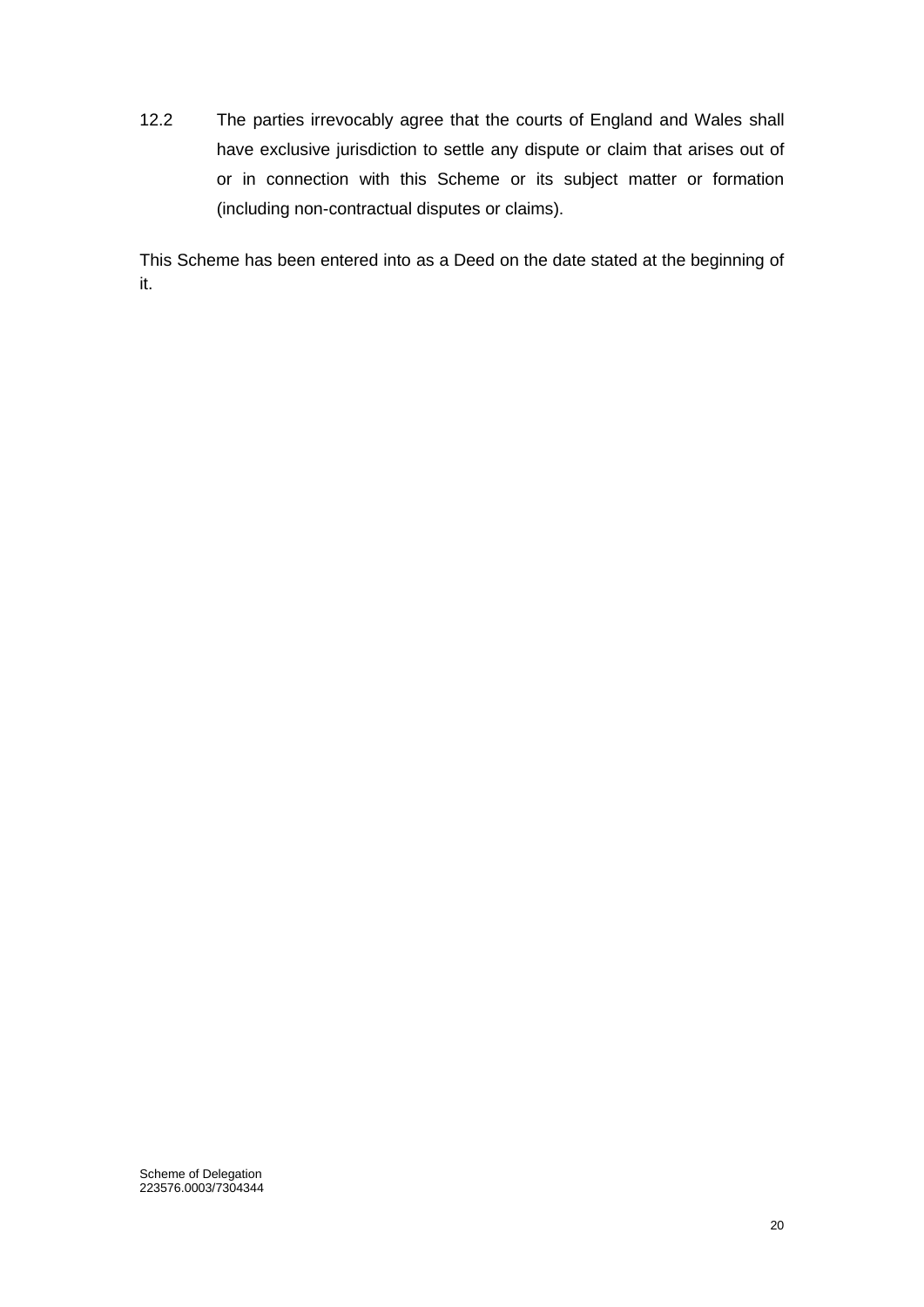### **SCHEDULE 1**

# **LIST OF GOVERNORS**

<span id="page-21-0"></span>Carol Winterbottom (chair) Adam Hayes (vice chair) Sarah-Jayne Adcock Sarah Baker Nicola Bayliss-Cox Rebecca Cook Julie Grice Gill Morris Angela Tagg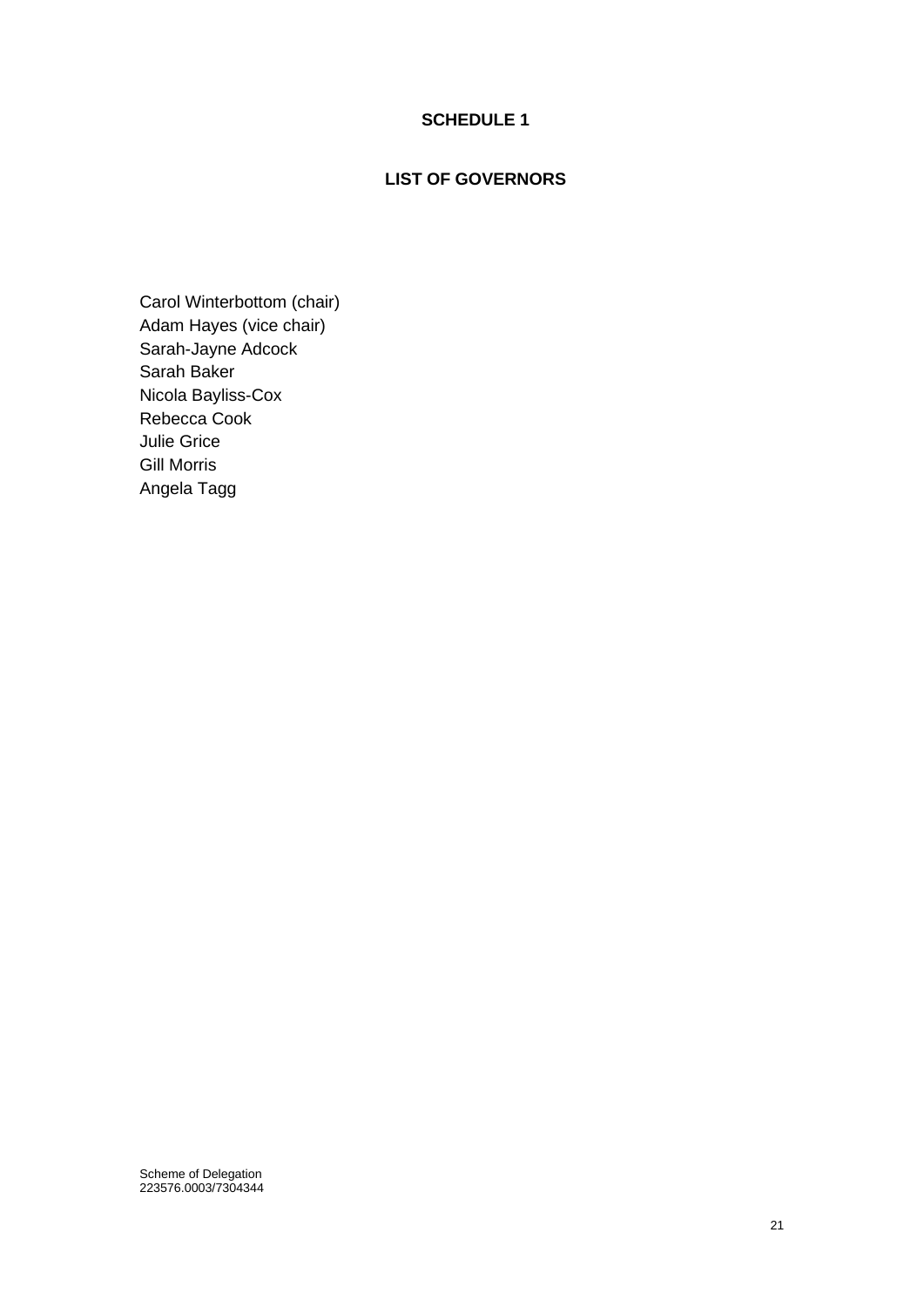# **SCHEDULE 2**

# <span id="page-22-0"></span>**DEED OF ADHERENCE TO BE EXECUTED BY EACH GOVERNOR**

# **ON BEING APPOINTED (PURSUANT TO CLAUSE 4.1.5)**

[*Date*]

# **[NAME OF ACADEMY]**

**DEED OF ADHERENCE**

**BETWEEN**

**THE COMPANY**

**AND** 

**[***NAME OF EACH SUBSEQUENT GOVERNOR APPOINTEE***]**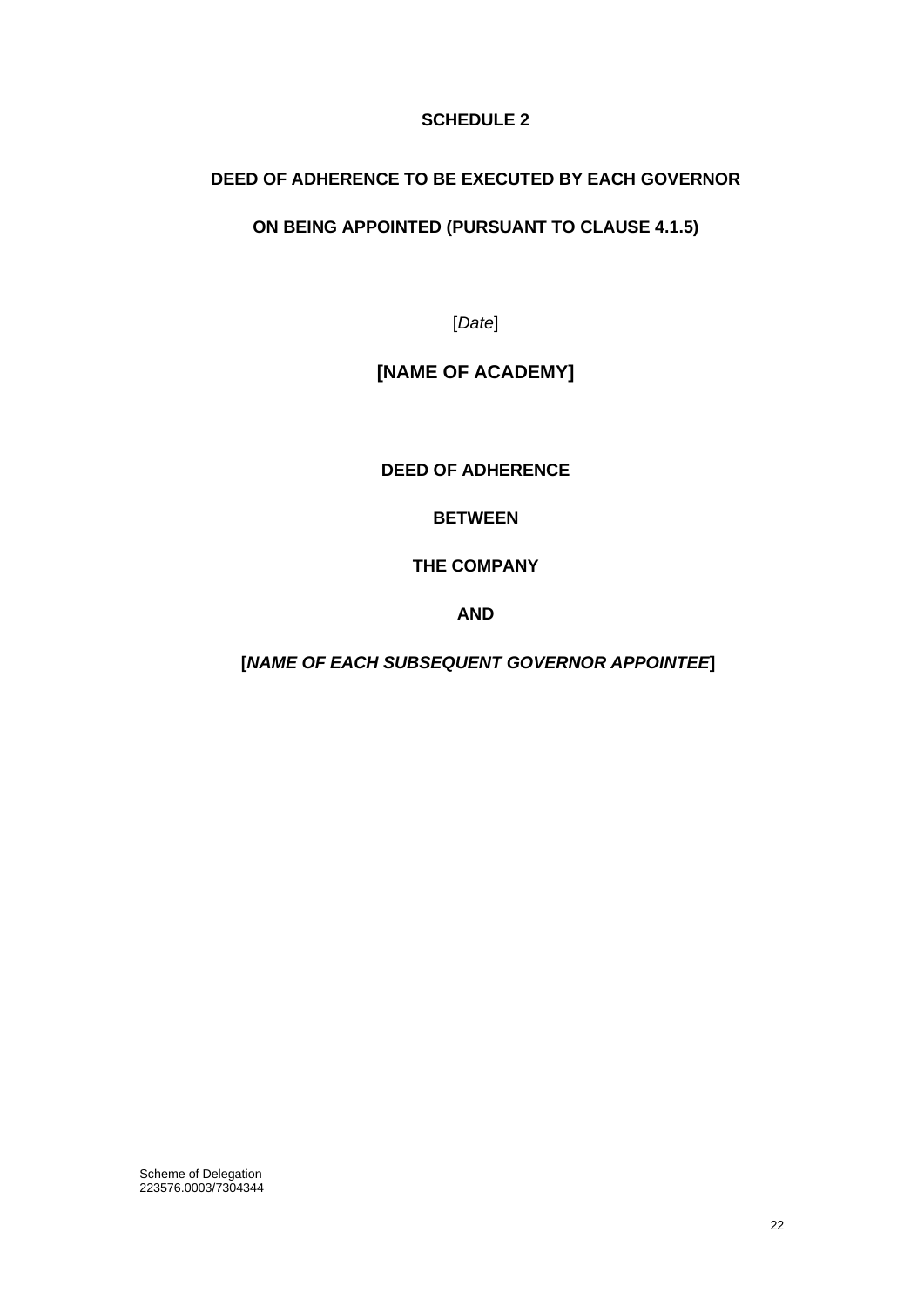# **THIS DEED** is dated [*insert date*]

# **PARTIES**

- (1) **SHINE ACADEMIES** incorporated and registered in England and Wales with company number [COMPANY REGISTERED NUMBER] whose registered office is at [REGISTERED OFFICE ADDRESS OF MULTI ACADEMY TRUST] (the "**Company**"); and
- (2) **[***Name of the new Governor***].**

# **BACKGROUND**

(A) [*Name of the new Governor*] [is nominated] [is appointed] [has been duly elected] as a [Staff] [Parent] Governor for [name of Academy] [under the provisions of [4.2.1], [4.2.2], [4.2.3] or [4.2.4] of that Academy's Scheme].

# 1. **AGREED TERMS**

### 1.1 **Interpretation**

1.1.1. Words and expressions used in this deed shall, unless the context expressly requires otherwise, have the meaning given to them in, and be interpreted in accordance with, the Scheme.

#### 1.2 **Adherence to the Scheme**

- 1.2.1 [*Name of new Governor*] hereby:
- 1.2.1.1 confirms [he/she] [is nominated][is appointed][has been duly elected] as a [Staff/Parent] Governor for [name of Academy] and accepts and is willing and able to fulfil the duties of that office;
- 1.2.1.2 acknowledges to the Company that [he/she] has been provided with, has read, and understood the terms of:
- 1.2.1.2.1 the Articles;
- 1.2.1.2.2 the Master Funding Agreement;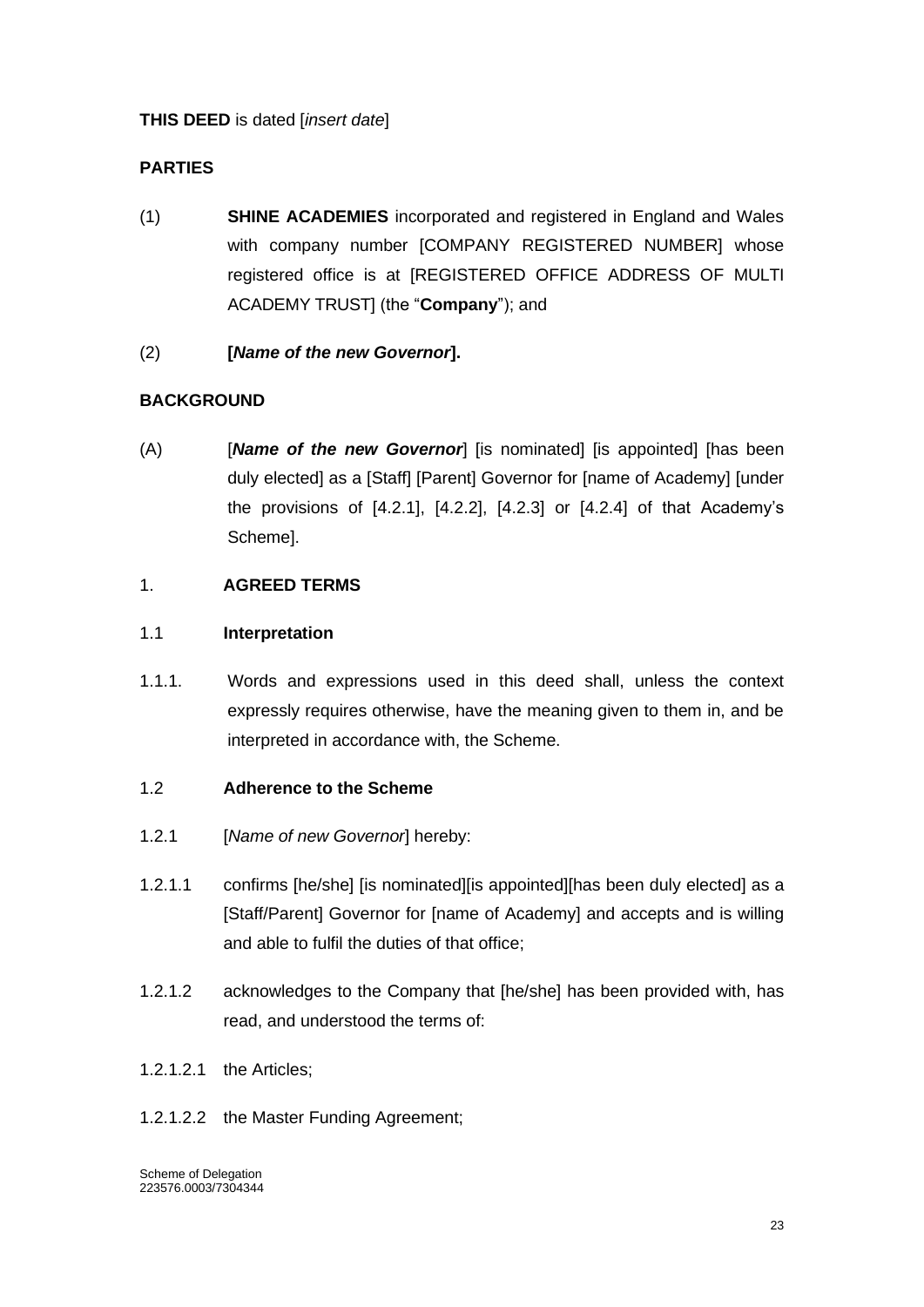### 1.2.1.2.3 the Supplemental Funding Agreement applicable to the Academy;

- 1.2.1.2.4 [the Church Supplemental Agreement];
- 1.2.1.2.5 the Scheme of Delegation for the Academy ("the **Scheme**"); and
- 1.2.1.2.6 *[list policies*];
- 1.2.2 undertakes to the Company to comply with the terms of the documents listed above throughout the term of [his/her] appointment as a Governor for the Academy and shall carry out and comply with the policies, directions and instructions issued by the Trustees and not, whether by any act or omission, breach or to do anything to put the Trustees in breach of their obligations under the Articles and/or the Relevant Funding Agreement insofar as their terms are applicable to the Academy.

#### 1.3 **Variation of the Scheme**

1.3.1 Schedule 1 to the Scheme (the list of Governors from time to time) shall be amended as set out in Schedule 1 to this deed. All other terms of the Scheme shall be unaffected by this deed and the Scheme shall remain in full force and effect.

#### 1.4 **Governing Law and Jurisdiction**

- 1.4.1 This deed and any disputes or claims arising out of or in connection with its subject matter or formation (including non-contractual disputes or claims) shall be governed by and construed in accordance with the laws of England and Wales.
- 1.4.2 The parties irrevocably agree that the courts of England and Wales have exclusive jurisdiction to settle any dispute or claim that arises out of or in connection with this agreement, its subject matter or formation (including non-contractual disputes or claims).

This document has been executed as a deed and is delivered and takes effect on the date stated at the beginning of it.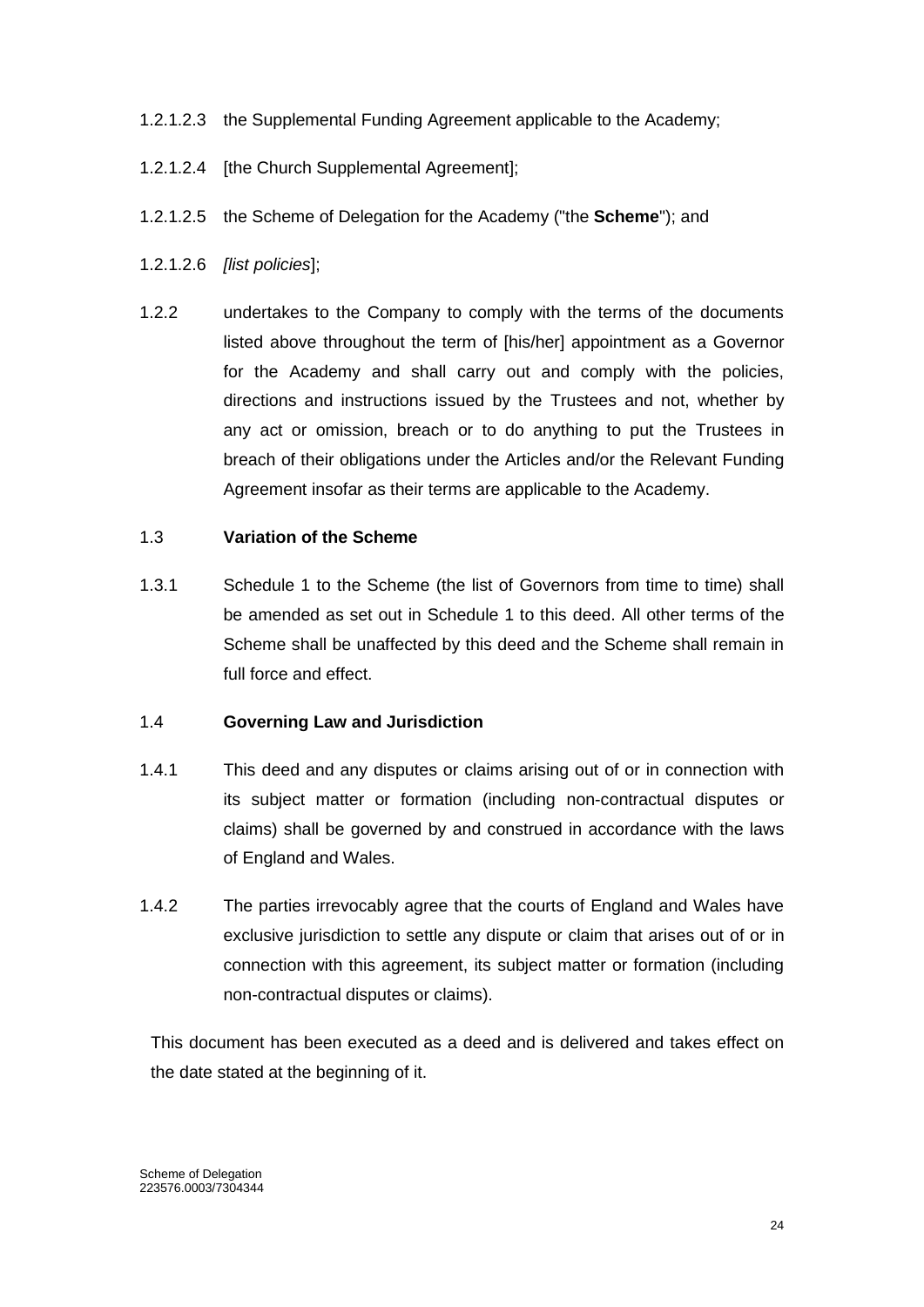## **SCHEDULE 1 TO DEED OF ADHERENCE**

### **LIST OF GOVERNORS FROM THE DATE OF THE DEED**

[*Insert List*]

This Deed of Adherence is signed as a **DEED** by:

[*Name of Governor*]

Signature of Governor

………………………………………………………..

Name of Governor

………………………………………………………..

In the presence of a witness:

Name of Witness

………………………………………………………..

Signature of Witness

………………………………………………………..

Address of Witness

………………………………………………………..

………………………………………………………..

………………………………………………………..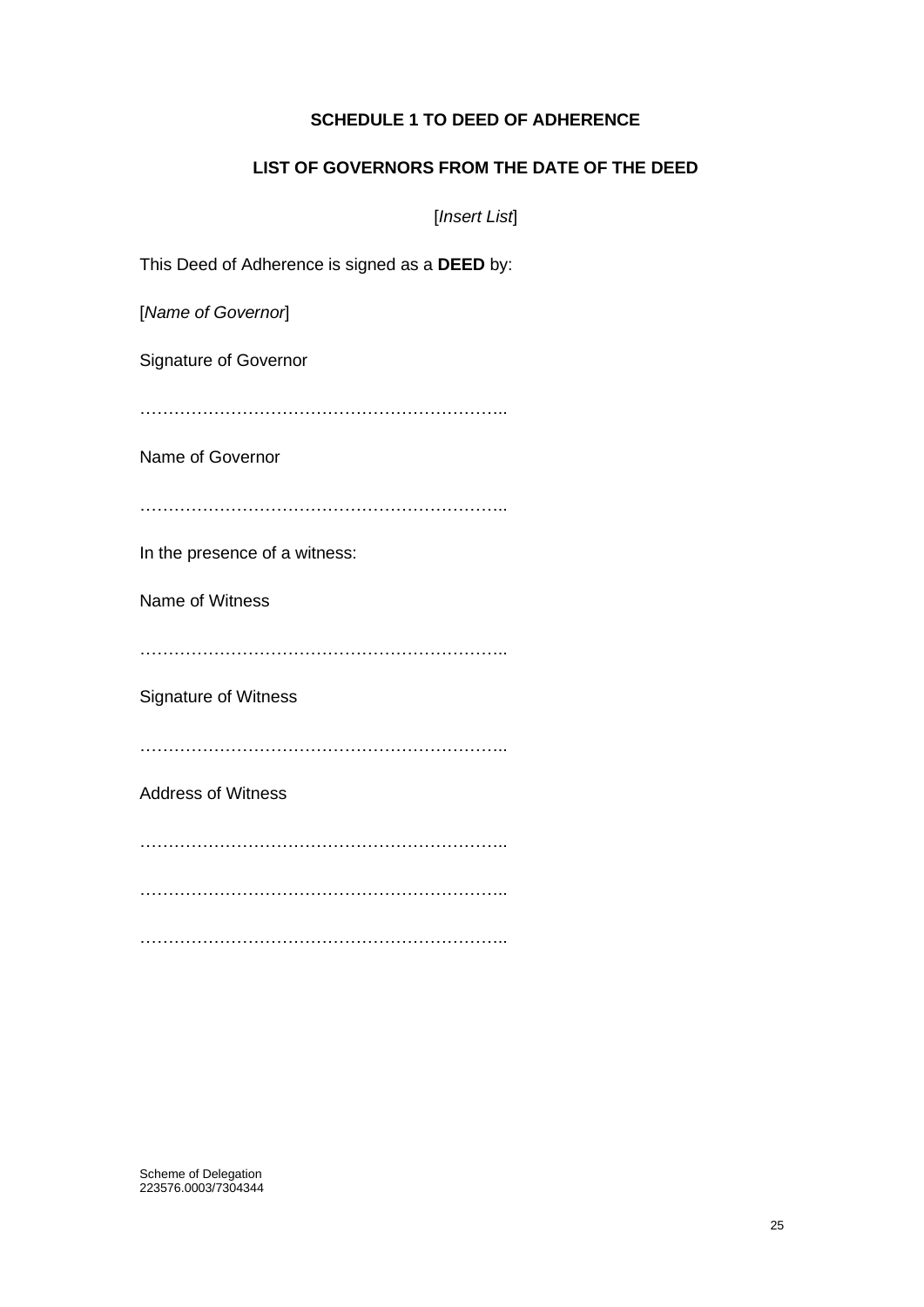# **SCHEDULE 3**

# **FUNCTIONING OF THE LOCAL GOVERNING BOARD**

# <span id="page-26-1"></span><span id="page-26-0"></span>1. **CHAIRPERSON & VICE-CHAIRPERSON OF THE LOCAL GOVERNING BOARD**

- 1.1 The Trustees shall appoint the Chairperson of the Local Governing Board (the "**Chairperson**") having regard to skills and the rule of the Local Governing Board. The term of the appointment may be between 1 and 4 years to be determined by the Trustees at the time of election.
- 1.2 The Chairperson may at any time resign his office by giving notice in writing to the Local Governing Board.
- 1.3 The Trustees may remove the Chairperson from office by passing a board resolution with a simple majority, provided that it is in the best interests of the Trust to do so.
- 1.4 The Local Governing Board shall appoint the Vice-Chairperson of the Local Governing Board (the "**Vice-Chairperson**"), having regard to skills and the views of the Trustees. The term of the appointment may be between 1 and 4 years to be determined by the Trustees at the time of election.
- 1.5 The Vice-Chairperson may at any time resign his office by giving notice in writing to the Local Governing Board.
- 1.6 The Trustees may remove the Vice-Chairperson from office by passing a board resolution with a simple majority, provided that it is in the best interests of the Trust to do so.

# <span id="page-26-2"></span>2. **CONFLICTS OF INTEREST**

2.1 Any member of the Local Governing Board who has or can have any direct or indirect duty or personal interest (including but not limited to any Personal Financial Interest) which conflicts or may conflict with his duties as a member of the Local Governing Board shall disclose that fact to the Chairperson as soon as he becomes aware of it. A person must absent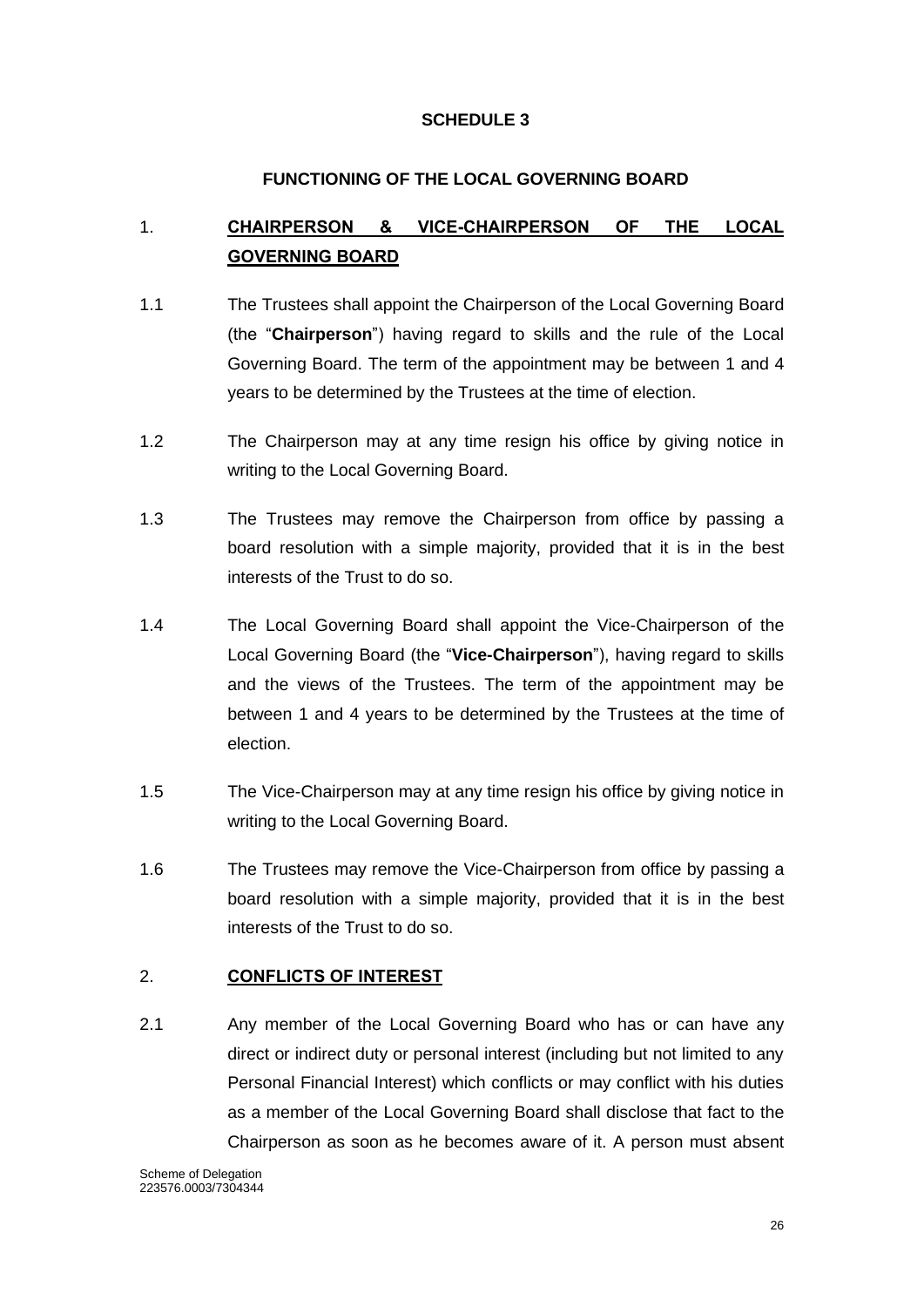himself from any discussions of the Local Governing Board in which it is possible that a conflict will arise between his duty to act solely in the interests of the Academy and any duty or personal interest (including but not limited to any Personal Financial Interest).

- 2.2 For the purpose of paragraph 2.1, a person has a Personal Financial Interest if he is in the employment of the Trust or is in receipt of remuneration or the provision of any other benefit directly from the Trust or in some other way is linked to the Trust or the Academy.
- 2.3 Any disagreement between the members of the Local Governing Board and the Head Teacher or any subcommittee of the Local Governing Board shall be referred to the Trustees for their determination.

# <span id="page-27-0"></span>3. **THE MINUTES**

- 3.1 The minutes of the proceedings of a meeting of the Local Governing Board shall be drawn up and entered into a book kept for this purpose by the person authorised to keep the minutes of the Local Governing Board; and shall be signed (subject to the approval of the members of the Local Governing Board) at the same or next subsequent meeting by the person acting as Chairperson thereof. The minutes shall include a record of:
- 3.1.1 All appointments of officers made by the Local Governing Board; and
- 3.1.2 All proceedings at meetings of the Local Governing Board and of committees of the Local Governing Board including the names of all persons present at each such meeting.
- 3.2 The Chairperson shall ensure that copies of minutes of all meetings of the Local Governing Board (and such of the subcommittees as the Trustees shall from time to time notify) shall be provided to the Trustees.

#### <span id="page-27-1"></span>4. **COMMITTEES**

4.1 The Trustees may create such subcommittees of the Trustees as they see fit to ensure that the Trust and the Local Governing Board are managed and operate in an effective manner including but not limited to a subcommittee for Audit and Risk, Finance and General Purposes, Health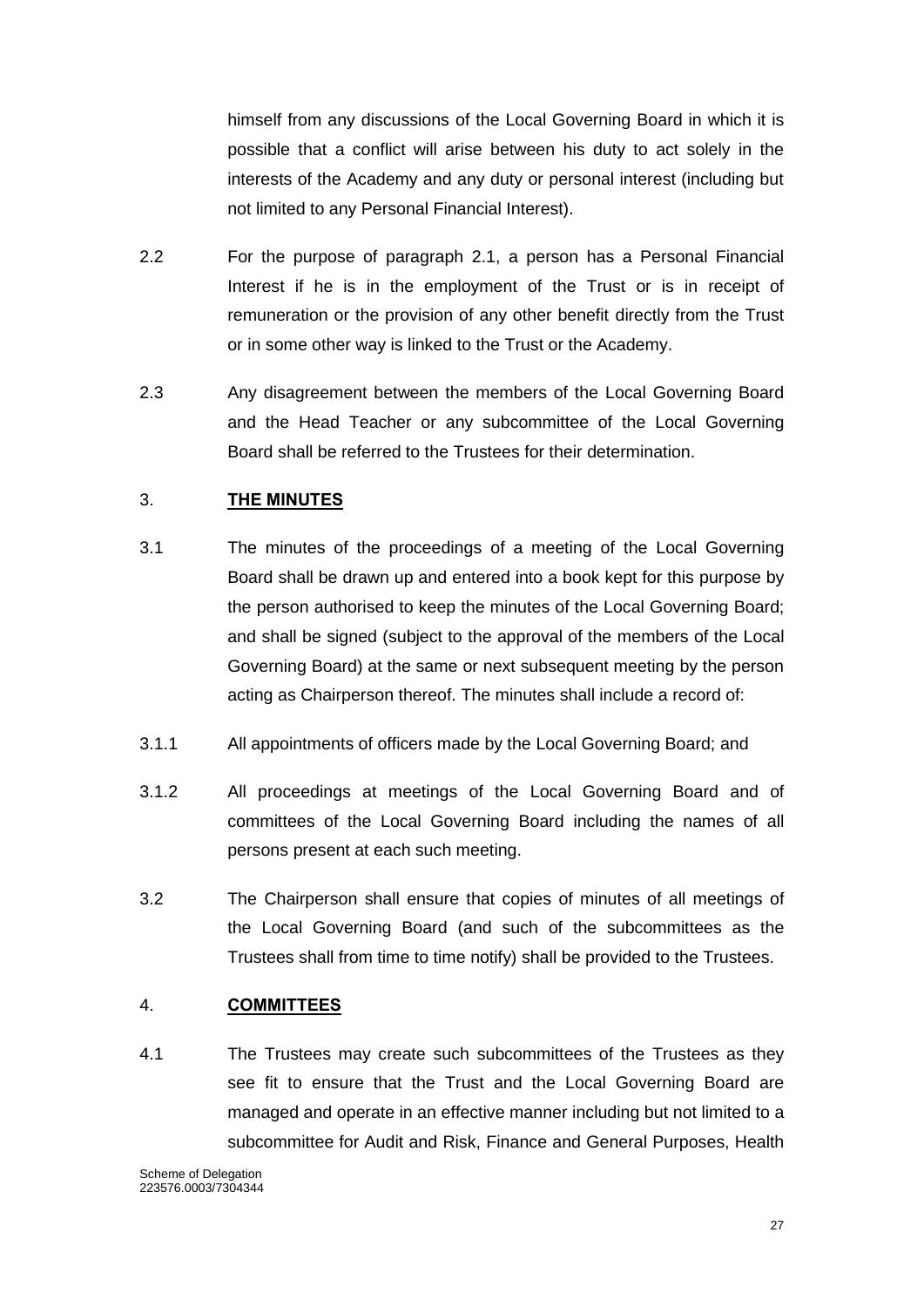and Safety, Safeguarding, Premises, Staff, Performance and Standards.

- 4.2 The Trustees may elect an interim advisory board that shall, at its discretion, determine the constitution, membership and proceedings of the Local Governing Board and any subcommittee. The establishment, terms of reference, constitution and membership of any subcommittee shall be reviewed by the Trustees and the interim advisory board at least once in every six months.
- 4.3 The Trustees will regularly review the performance of the Academy and will make such recommendations and take such actions as it deems appropriate, as permitted by law, to ensure that the standards of the Academy improve.
- 4.4 Any dispute in relation to clauses 4.2 or 4.3 above shall be determined by the Trustees, in their absolute discretion, acting in accordance with the best interests of the Trust as a whole.
- 4.5 The Trustees may require the Local Governing Board to create subcommittees to perform its functions including curriculum and Health and Safety and Safeguarding.

# <span id="page-28-0"></span>5. **DELEGATION**

Where any power or function of the Trustees or the Local Governing Board is exercised by any subcommittee, any Trustee or member of the Local Governing Board, the Head Teacher or any other holder of an executive office, that person or subcommittee shall report to the Local Governing Board in respect of any action taken or decision made with respect to the exercise of that power or function at the meeting of the Local Governing Board immediately following the taking of the action or the making of the decision.

#### <span id="page-28-1"></span>6. **MEETINGS OF THE LOCAL GOVERNING BOARD**

- 6.1 Subject to this Scheme, the Local Governing Board may regulate its proceedings as the members of the Local Governing Board think fit.
- Scheme of Delegation 223576.0003/7304344 6.2 The Local Governing Board shall meet at least three times in every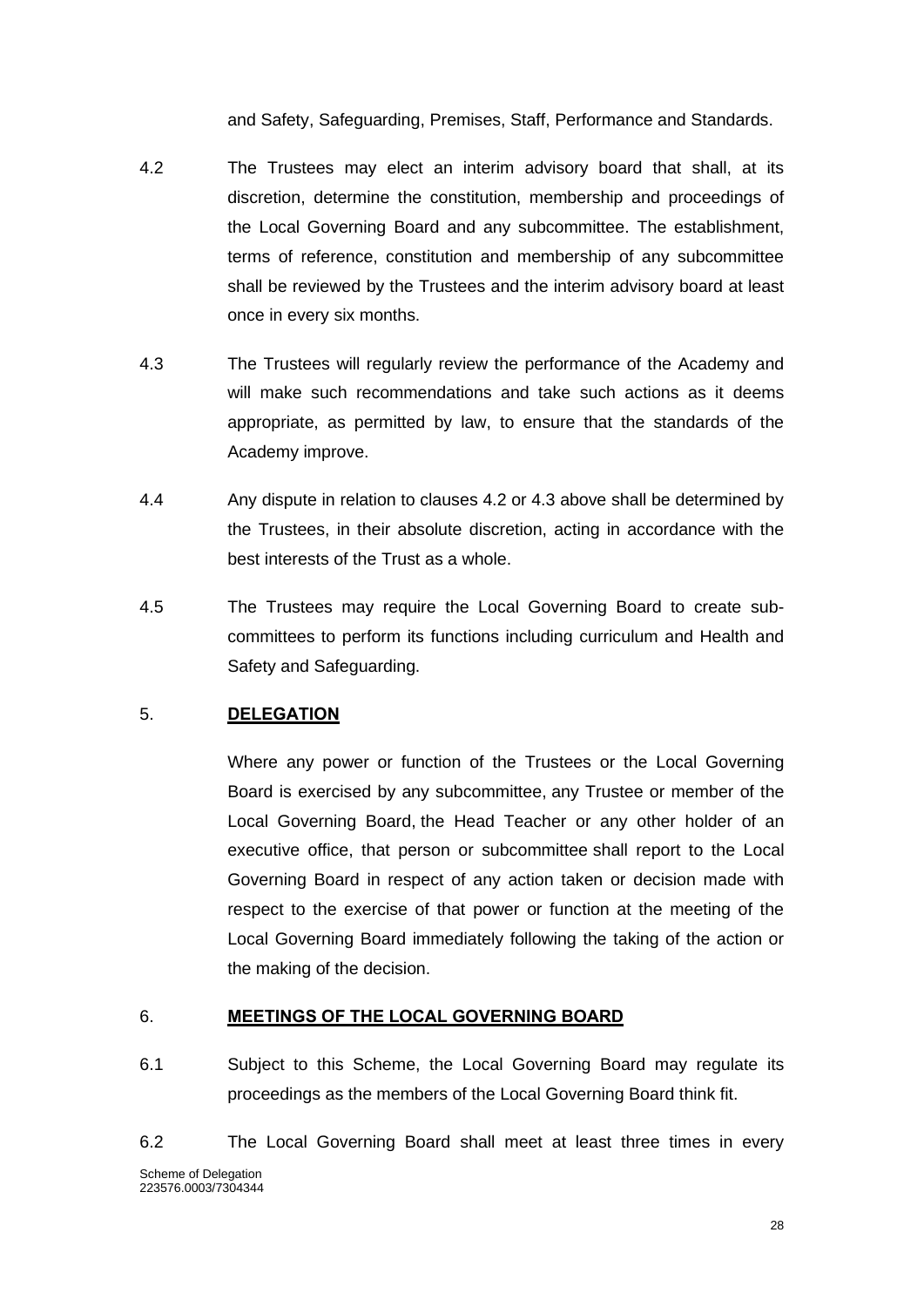school year. Meetings of the Local Governing Board shall be convened by the clerk to the Local Governing Board. In exercising his functions under this Scheme the clerk shall comply with any direction:

- 6.2.1 given by the Trustees;
- 6.2.2 given by the CEO;
- 6.2.3 the F&GP; or
- 6.2.4 given by the Chairperson of the Local Governing Board, in so far as such direction is not inconsistent with any direction given as mentioned in clause 6.2.1 and 6.2.2 above;
- 6.3 Each member of the Local Governing Board shall be given at least seven clear days before the date of a meeting:
- 6.3.1 notice in writing thereof, signed by the clerk, and sent to each member of the Local Governing Board at the address provided by each member from time to time; and
- 6.3.2 A copy of the agenda for the meeting,

provided that where the Chairperson so determines, on the ground that there are matters demanding urgent consideration, it shall be sufficient if the written notice of a meeting, and the copy of the agenda thereof are given within such shorter period as he directs.

- 6.4 The convening of a meeting and the proceedings conducted thereat shall not be invalidated by reason of any individual not having received written notice of the meeting or a copy of the agenda thereof.
- 6.5 A resolution to rescind or vary a resolution carried at a previous meeting of the Local Governing Board shall not be proposed at a meeting of the Local Governing Board unless the consideration of the rescission or variation of the previous resolution is a specific item of business on the agenda for that meeting.
- 6.6 A meeting of the Local Governing Board shall be terminated forthwith if: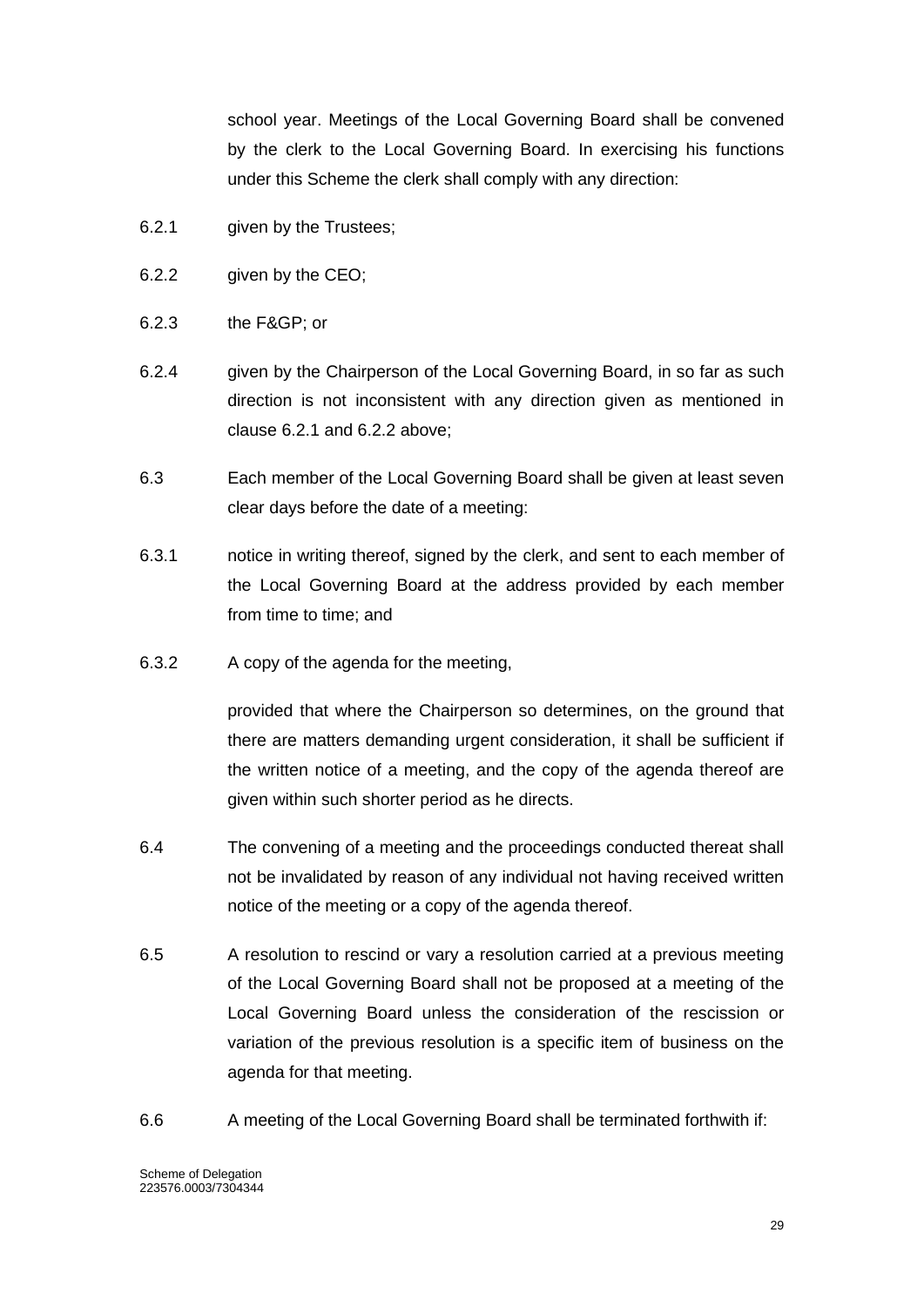- 6.6.1 the Governors so resolve; or
- 6.6.2 the number of members present ceases to constitute a quorum for a meeting of the Local Governing Board in accordance with clause 6.9 of this Schedule 3.
- 6.7 Where in accordance with clause 6.6 of this Schedule 3 a meeting is not held or is terminated before all the matters specified as items of business on the agenda for the meeting have been disposed of, a further meeting shall be convened by the clerk as soon as is reasonably practicable, but in any event within fourteen days of the date on which the meeting was originally to be held or was so terminated.
- 6.8 Where the Local Governing Board resolves in accordance with clause 6.7 of this Schedule 3 to adjourn a meeting before all the items of business on the agenda have been disposed of, the Local Governing Board shall before doing so determine the time and date at which a further meeting is to be held for the purposes of completing the consideration of those items, and they shall direct the clerk to convene a meeting accordingly.
- 6.9 The quorum for a meeting of the Local Governing Board, and any vote on any matter thereat, shall be any three of the members of the Local Governing Board, or, where greater, any one third (rounded up to a whole number) of the total number of persons holding office on the Local Governing Board at the date of the meeting.
- 6.10 The Local Governing Board may act notwithstanding any vacancies on its board, but, if the number of persons serving is less than the number fixed as the quorum, the continuing persons may act only for the purpose of filling vacancies or of calling a general meeting.
- 6.11 Subject to this Scheme, every question to be decided at a meeting of the Local Governing Board shall be determined by a majority of the votes of the persons present and entitled to vote on the question. Every member of the Local Governing Board shall have one vote.
- 6.12 Where there is an equal division of votes, the Chairperson of the meeting shall have a casting vote in addition to any other vote he may have.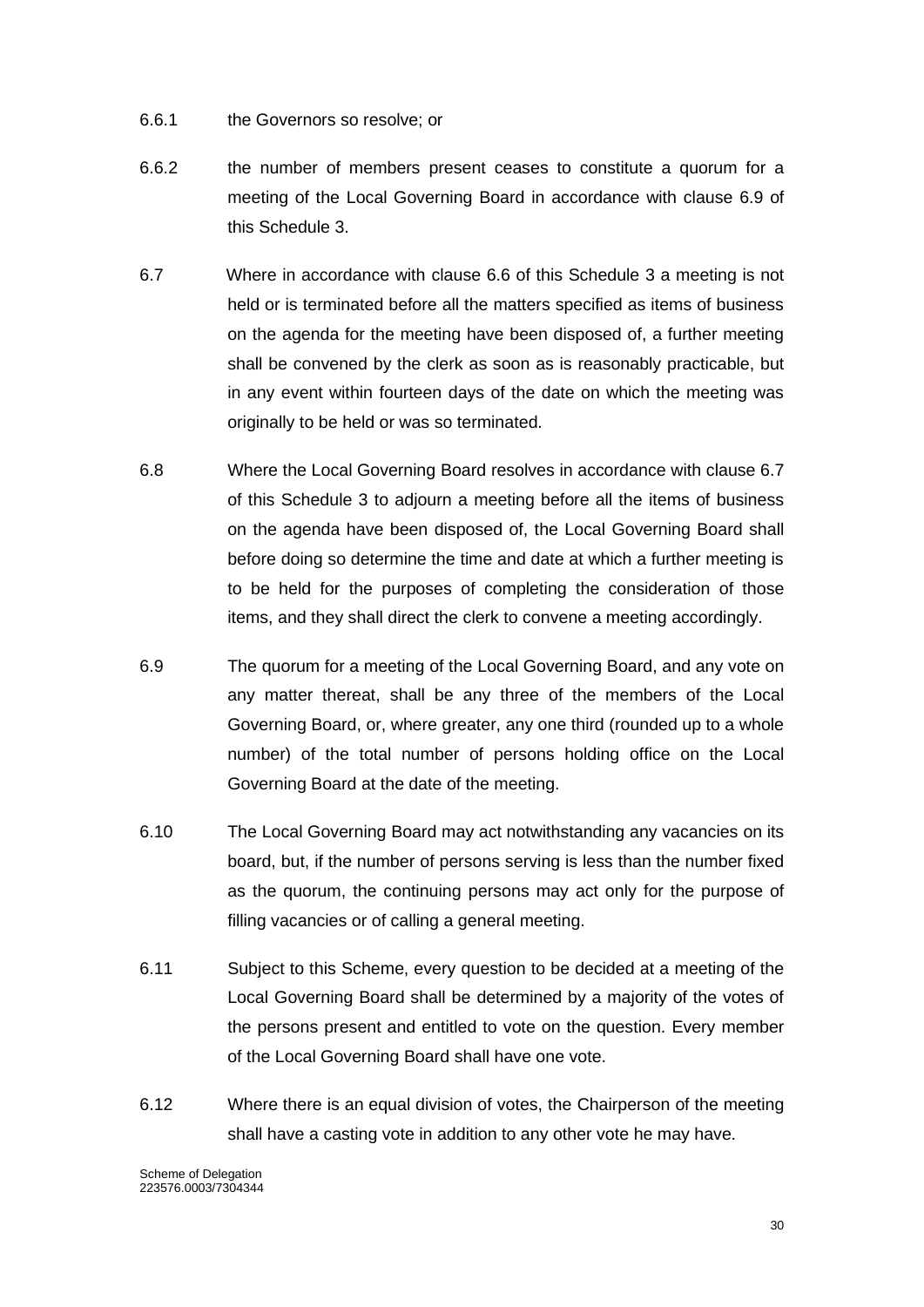- 6.13 The proceedings of the Local Governing Board shall not be invalidated by:
- 6.13.1 any vacancy on the board; or
- 6.13.2 any defect in the election, appointment or nomination of any person serving on the Local Governing Board.
- 6.14 A resolution in writing, signed by all the persons entitled to receive notice of a meeting of the Local Governing Board or of a subcommittee of the Local Governing Board, shall be valid and effective as if it had been passed at a meeting of the Local Governing Board or (as the case may be) a subcommittee of the Local Governing Board duly convened and held. Such a resolution may consist of several documents in the same form, each signed by one or more of the members of the Local Governing Board and may include an electronic communication by or on behalf of the Local Governing Board indicating his or her agreement to the form of resolution providing that the member has previously notified the Local Governing Board in writing of the email address or addresses which the member will use.
- 6.15 Subject to clause 6.16 below, the Local Governing Board shall ensure that a copy of:
- 6.15.1 the agenda for every meeting of the Local Governing Board;
- 6.15.2 the signed minutes of every such meeting; and
- 6.15.3 any report, document or other paper considered at any such meeting subject to any applicable confidentiality laws,

are, as soon as is reasonably practicable, made available at the Academy to persons wishing to inspect them.

- 6.16 There may be excluded from any item required to be made available in pursuance of clause 6.15 above, any material relating to:
- 6.16.1 a named teacher or other person employed, or proposed to be employed, at the Academy;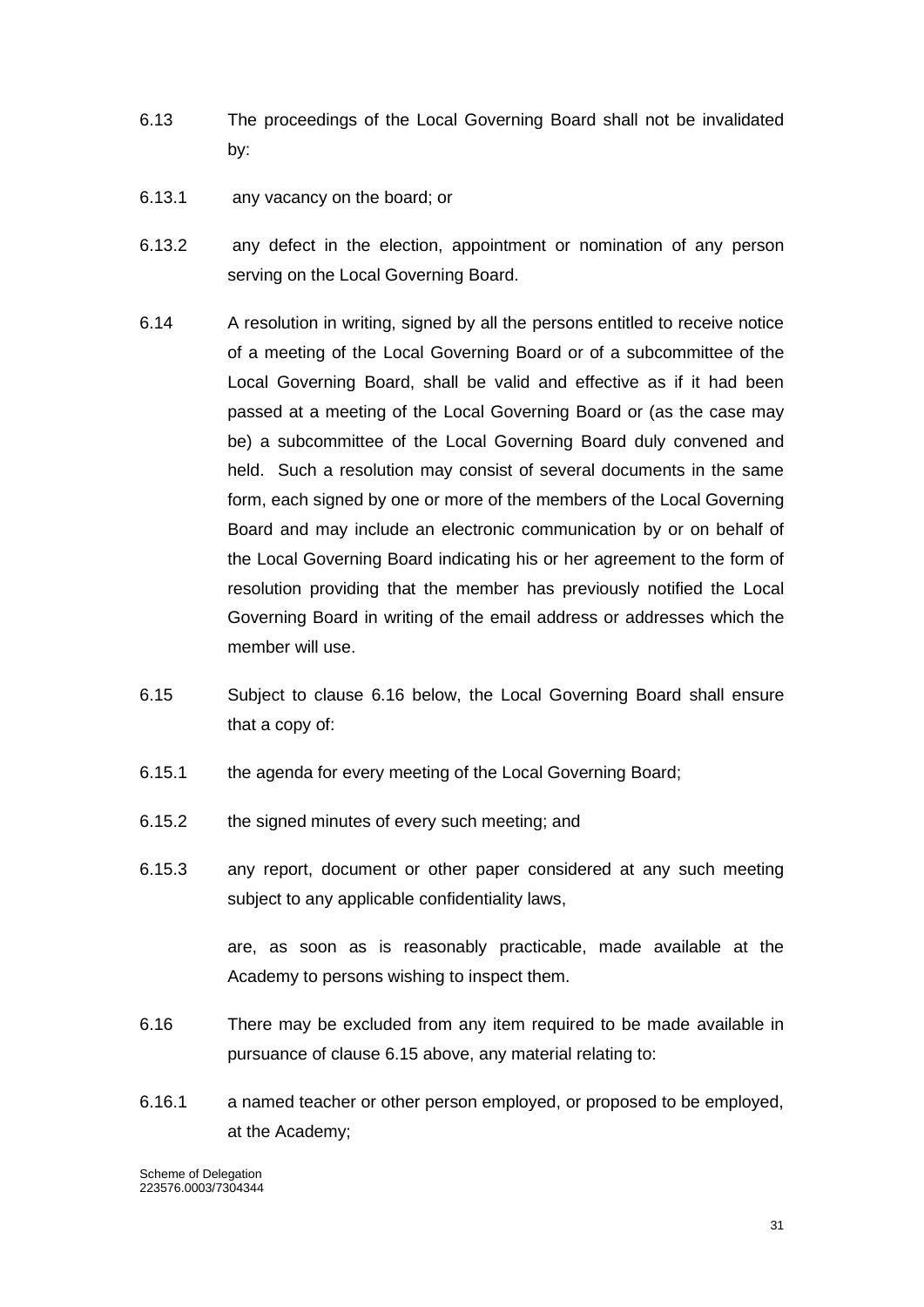- 6.16.2 a named pupil at, or candidate for admission to, the Academy; and
- 6.16.3 any matter which, by reason of its nature, the Local Governing Board is satisfied should remain confidential.
- 6.17 Any member of the Local Governing Board shall be able to participate in meetings of the Local Governing Board by telephone or video conference provided that:
- 6.17.1 he has given notice of his intention to do so detailing the telephone number on which he can be reached and/or appropriate details of the video conference suite from which he shall be taking part at the time of the meeting at least 48 hours before the meeting; and
- 6.17.2 the Local Governing Board has access to the appropriate equipment if after all reasonable efforts it does not prove possible for the person to participate by telephone or video conference the meeting may still proceed with its business provided it is otherwise quorate.

### <span id="page-32-0"></span>7. **INDEMNITY**

Subject to the provisions of the Companies Act 2006, every Governor or other officer or auditor of the Trust acting in relation to the Academy shall be indemnified out of the assets of the Trust against any liability incurred by him in that capacity in defending any proceedings, whether civil or criminal, in which judgment is given in favour or in which he is acquitted or in connection with any application in which relief is granted to him by the court from liability for negligence, default, breach of duty or breach of trust in relation to the affairs of the Trust.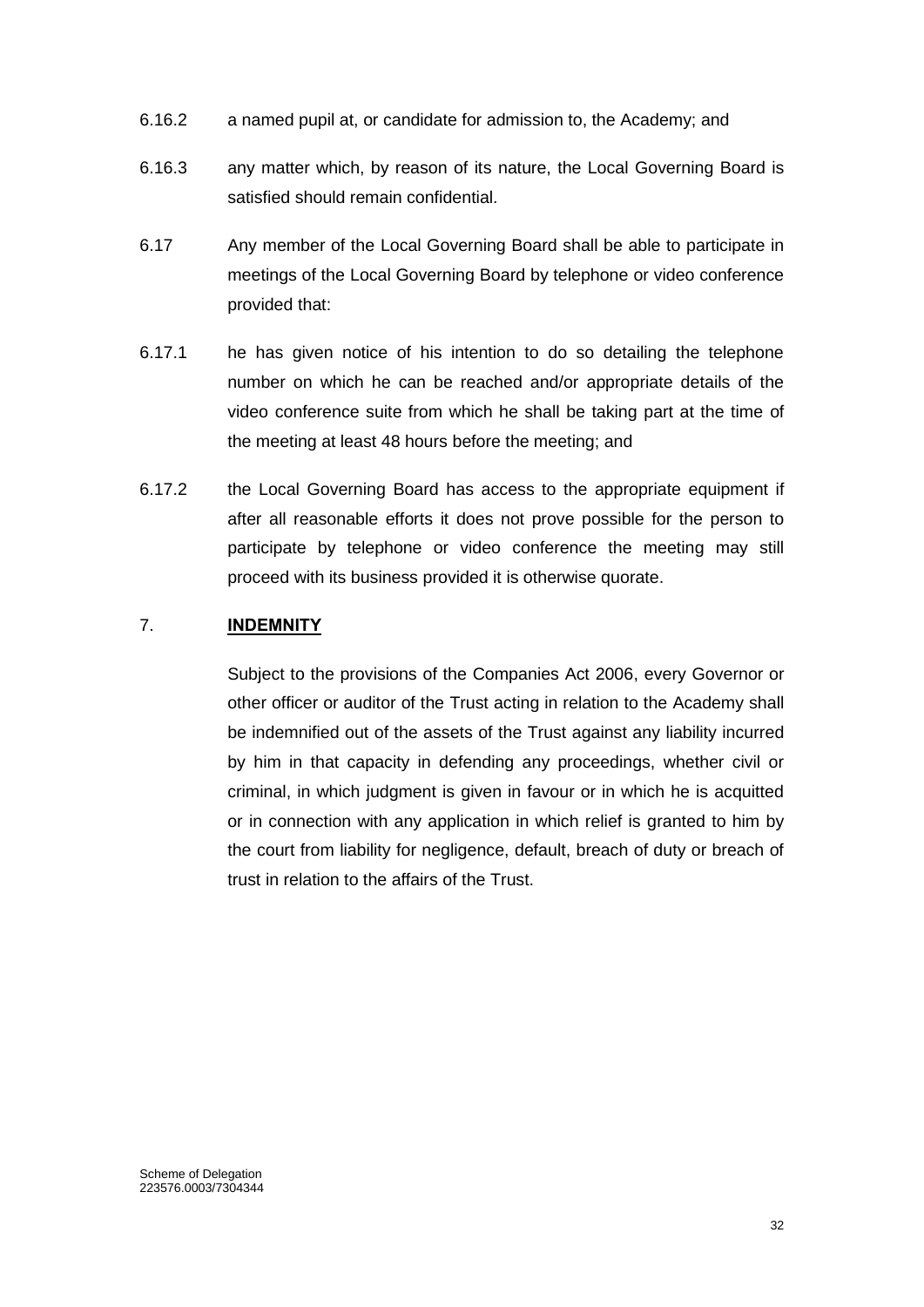<span id="page-33-0"></span>**ANNEXURE 1**

**ARTICLES**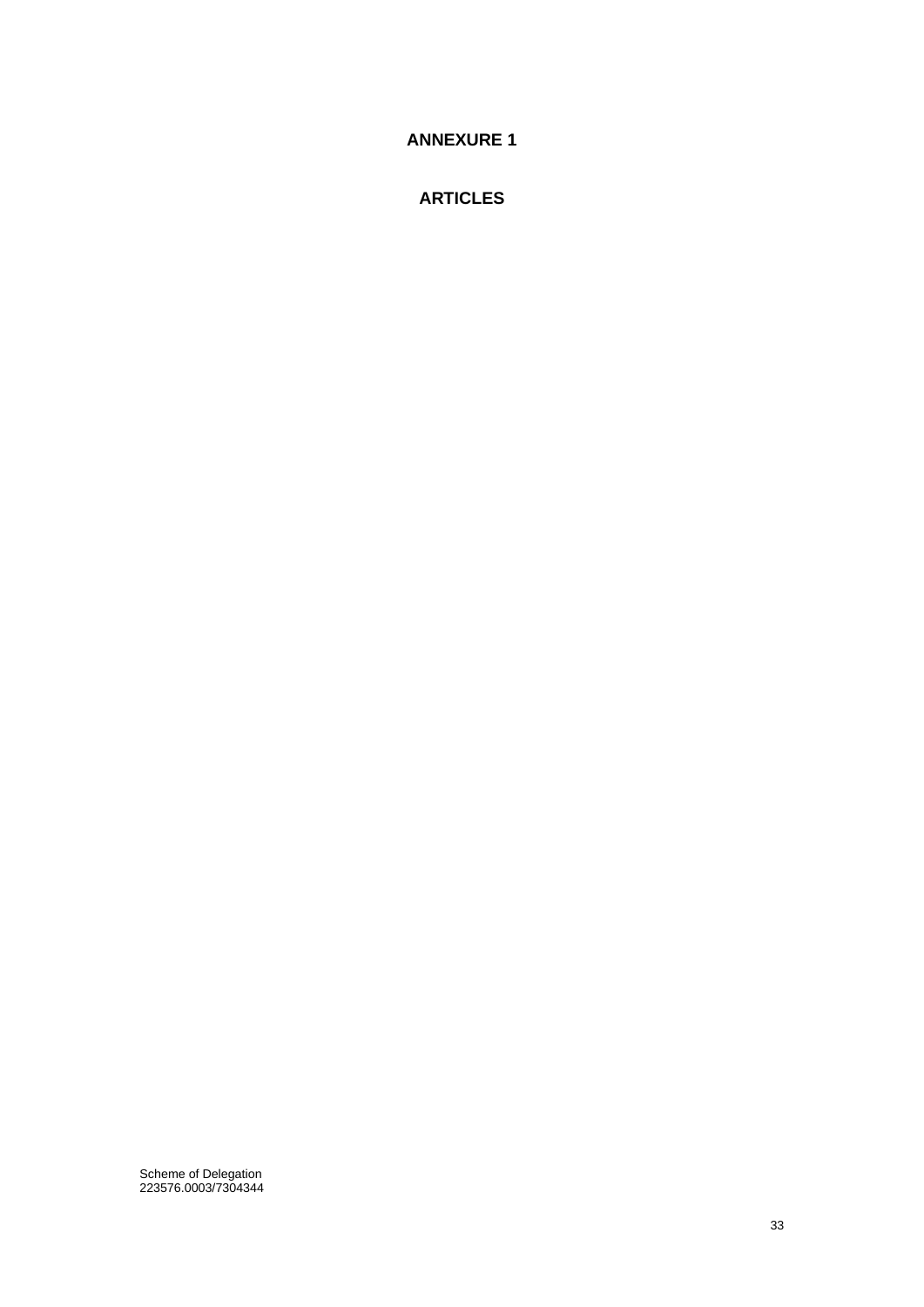# **ANNEXURE 2**

# <span id="page-34-0"></span>**MASTER FUNDING AGREEMENT**